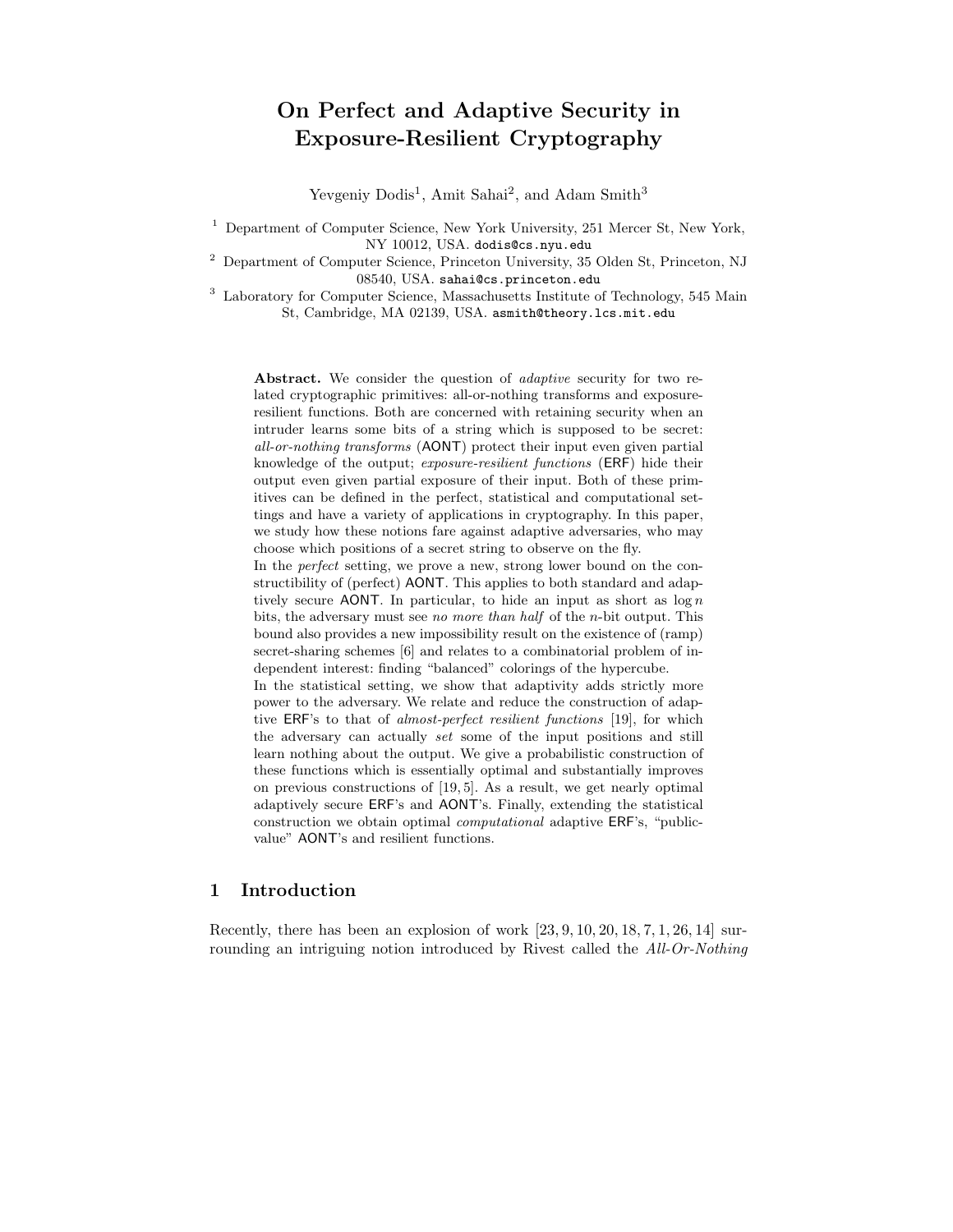Transform (AONT) [23]. Roughly speaking, an AONT is a randomized mapping which can be efficiently inverted if given the output in *full*, but which leaks no information about its input to an adversary even if the adversary obtains almost all the bits of the output. The AONT has been shown to have important cryptographic applications ranging from increasing the efficiency of block ciphers [20, 18, 7] to protecting against almost complete exposure of secret keys [10]. The first formalization and constructions for the AONT were given by Boyko [9] in the Random-Oracle model. However, recently Canetti et al. [10] were able to formalize and exhibit efficient constructions for the AONT in the standard computational model. They accomplished this goal by reducing the task of constructing AONT's to constructing a related primitive which they called an Exposure-Resilient Function (ERF) [10]. An ERF is a deterministic function whose output looks random to an adversary even if the adversary obtains *almost all* the bits of the input. A salient feature of the work of [10] is the fact that they were able to achieve good results for the computational (and most cryptographically applicable) versions of these notions by first focusing on the perfect and statistical forms of AONT's and ERF's.

#### 1.1 Background

We first recall informally the definitions of the two main notions we examine in this paper. An  $\ell$ -AONT [23, 9, 10] is an efficiently computable and *invertible* randomized transformation  $T$ , which transforms any string  $x$  into a pair of strings  $(y_s, y_p)$ , respectively called the *secret* and the *public* part of T. While the invertability of T allows to reconstruct x from the entire  $T(x) = (y_s, y_p)$ , we require that any adversary learning all of  $y_p$  and all but  $\ell$  bits of  $y_s$  obtains "no information" about x.

On the other hand, an  $\ell$ -ERF [10] is an efficiently computable deterministic function f on strings such that even if an adversary learns all but  $\ell$  bits of a *randomly chosen* input r, it still cannot distinguish the output  $f(r)$  from a random string. As usual, we can define *perfect, statistical*, and *computational* versions of these notions. It is easy to see that in the perfect or statistical settings, the length of the output of an  $\ell$ -ERF can be at most  $\ell$ ; whereas for perfect or statistical  $\ell$ -AONT's, the length of the input is at most  $\ell$ . To beat these trivial bounds, one must examine the computational forms of ERF's and AONT's. Indeed, if we are given a pseudorandom generator, it is easy to see that by applying the generator to the output of a perfect or statistical ERF, we can obtain ERF's with arbitrary (polynomial) output size.

Canetti et al. [10] showed that the following simple construction suffices to construct AONT's from ERF's. Given an  $\ell$ -ERF f mapping  $\{0, 1\}^n$  to  $\{0, 1\}^k$ , we construct an  $\ell$ -AONT T transforming k bits to n bits of secret output and k bits of public output:  $T(x) = \langle r, f(r) \oplus x \rangle$ . Intuitively, if at least  $\ell$  bits of r are missed, then  $f(r)$  "looks" random. Hence  $f(r) \oplus x$  also looks random, thus hiding all information about the input  $x$ .

Applications. The All-Or-Nothing Transform and its variants have been applied to a variety of problems. In the perfect setting, it is a special case of a ramp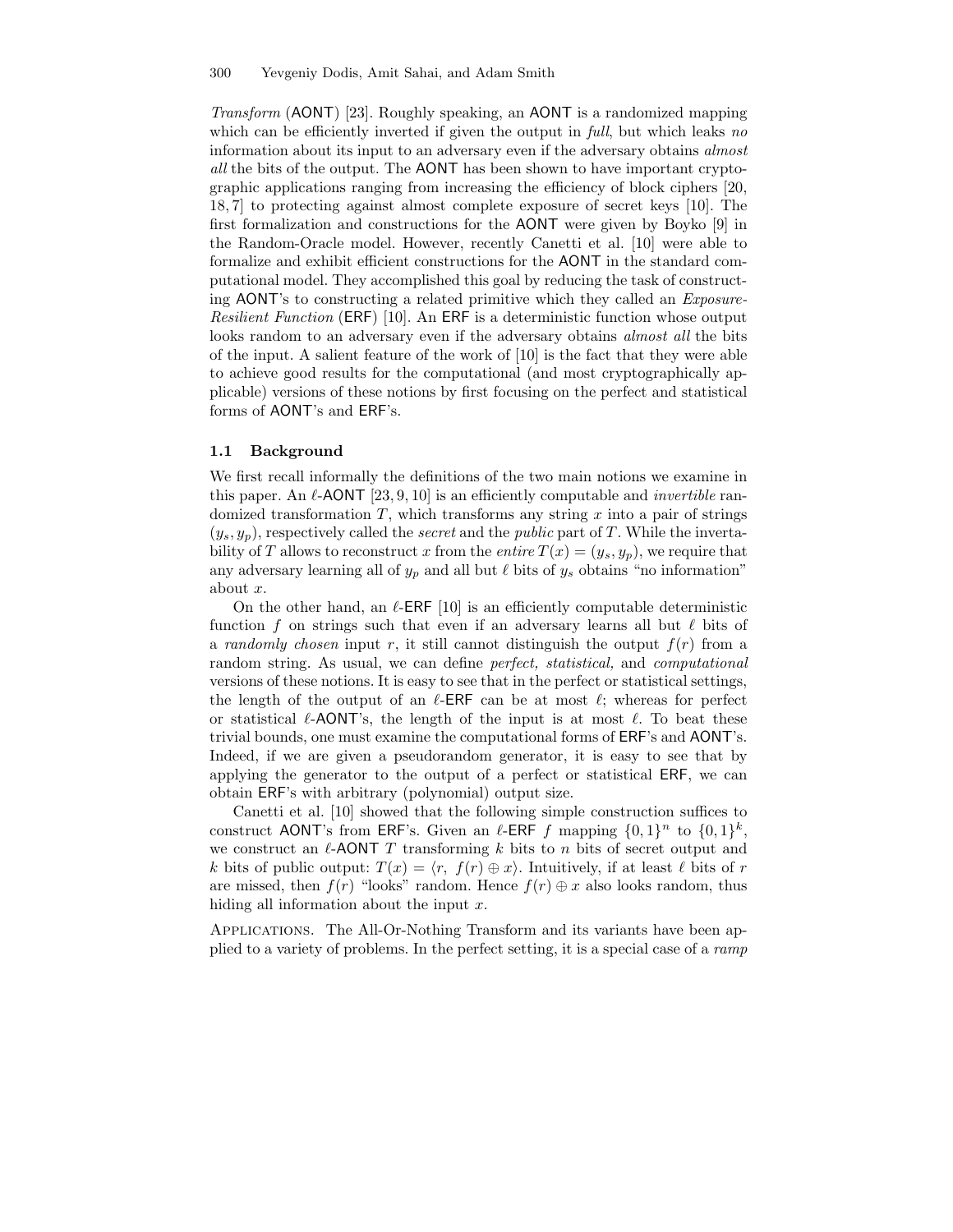scheme [6], useful for sharing secrets efficiently. Its statistical variant can be used to provide secure communication over the "wire-tap channel II", a partly public channel where the adversary can observe almost all the bits communicated (but the sender and the receiver do not know which) [22, 3]. In the computational setting, it also has many uses. Rivest [23], and later Desai [14], use it to enhance the security of block ciphers against brute-force key search. Matyas et al. [20] propose to use AONT to increase the efficiency of block ciphers: rather than encrypt all blocks of the message, apply an AONT to the message and encrypt only one or very few blocks. The same idea is used in various forms by Jackobson et al. [18] and Blaze [7] to speed up remotely-keyed encryption. Similarly, it can be combined with authentication to yield a novel encryption technique [24, 1]. Several other applications have been suggested by [9, 26].

Another class of applications for (computational) AONT's was suggested by Canetti et al. [10]. They considered a situation where one of our most basic cryptographic assumptions breaks down — the secrecy of a key can become partially compromised (a problem called partial key exposure). [10] point out that most standard cryptographic definitions do not guarantee (and often violate) security once even a small portion of the key has been exposed. The AONT offers a solution to this problem. Namely, rather than store a secret key  $x$ , one stores  $y = T(x)$  instead. Now the adversary gets no information about the secret key even if he manages to get all but  $\ell$  bits of y. The problem of gradual key exposure is also raised by [10], where information about a (random) private key is slowly but steadily leaked to an adversary. In this situation, the private key can be "renewed" using an ERF to protect it against discovery by the adversary, while additionally providing forward security when the "current" key is totally compromised.

### 1.2 Adaptive Security

In many of the applications above, the question of adaptive security arises naturally. For example, in the problem of partial key exposure, it is natural to consider an adversary that is able to first gain access to some fraction of the bits of the secret, and then decides which bits to obtain next as a function of the bits the adversary has already seen.

PERFECT AONT'S AND ADAPTIVE SECURITY. In the definition of a perfect  $\ell$ -AONT, we demand that any subset of all but  $\ell$  bits of the output must be completely independent of the input  $x<sup>1</sup>$ . In this case, it is trivial to observe that there is no difference between adaptive and non-adaptive security. Hence, if we could construct good perfect AONT's, this would also solve the problem of constructing adaptively secure AONT's.

Consider  $\ell$ -AONT's that transform k bits to n bits. [10] show how to construct perfect  $\ell$ -AONT's where  $\ell = n(\frac{1}{2} + \varepsilon)$  for any  $\varepsilon > 0$  (at the expense of smaller  $k = \Omega(n)$ , but were unable to construct perfect AONT's with  $\ell < n/2$  (i.e. perfect AONT's where the adversary could learn more than half of the output).

<sup>&</sup>lt;sup>1</sup> In the perfect setting, public output is not needed (e.g., can be fixed a-priori).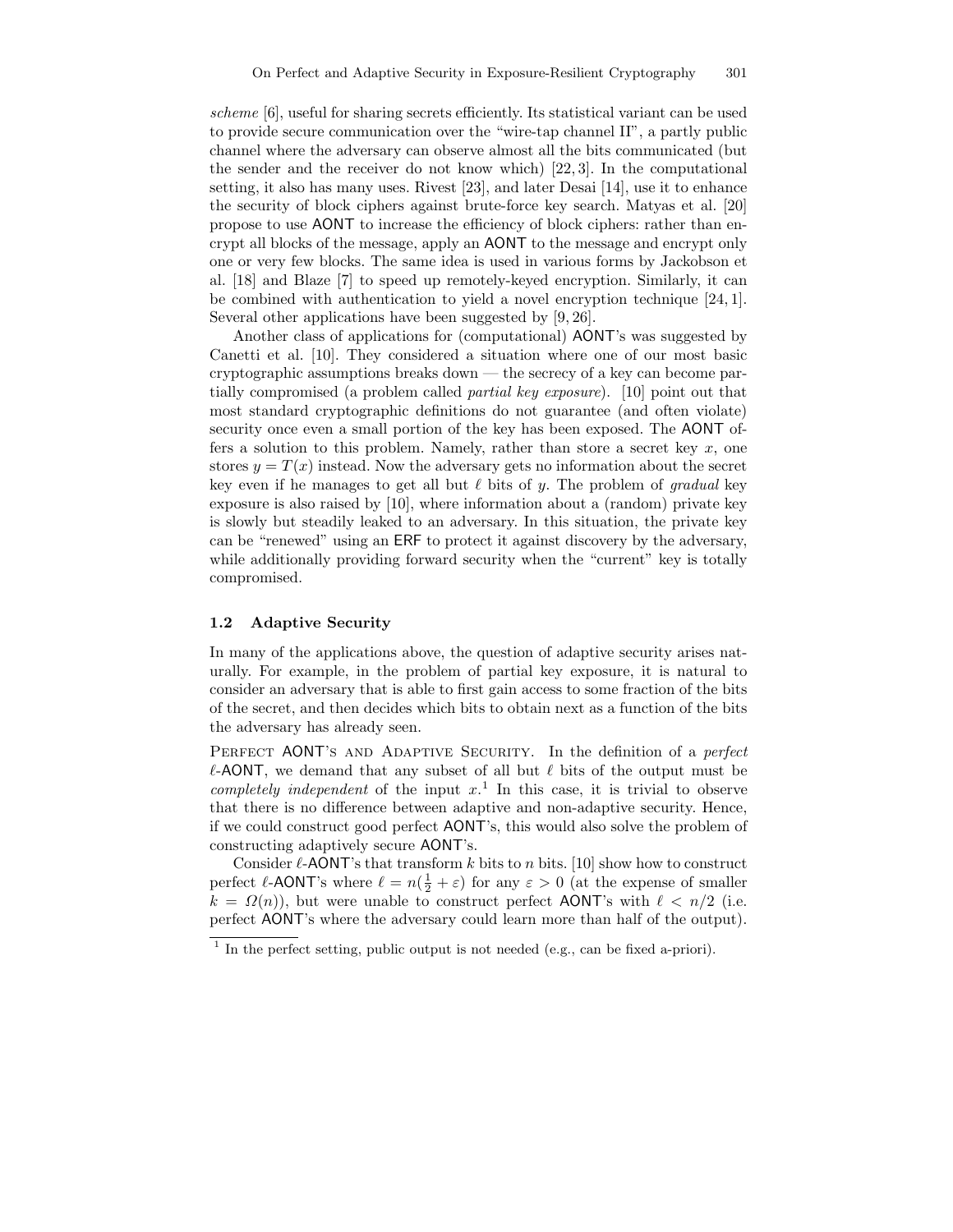PERFECT AONT'S  $-$  OUR CONTRIBUTION. In our work, we show that unfortunately this limitation is inherent. More precisely, whenever  $n \leq 2^k$ , the adversary must miss at least half of the output in order not to learn anything about the input. We prove this bound by translating the question of constructing perfect  $\ell$ -AONT's to the question of finding " $\ell$ -balanced" weighted colorings of the hypercube, which is of independent combinatorial interest. Namely, we want to color and weight the nodes of the *n*-dimensional hypercube  $\mathcal{H} = \{0, 1\}^n$  using  $c = 2<sup>k</sup>$  colors, such that every  $\ell$ -dimensional subcube of H is "equi-colored" (i.e. has the same total weight for each of the  $c$  colors). We prove our result by nontrivially extending the beautiful lower bound argument of Friedman [15] (which only worked for unweighted colorings) to our setting. Our bound also gives a new bound on ramp secret sharing schemes [6]. In such schemes one divides the secret of size k into n schares such that there are two thresholds t and  $(t - \ell)$ such that any t shares suffice to reconstruct the secret but no  $(t-\ell)$  shares yield any information. To our knowledge, the best known bound for ramp schemes [8, 17, 21] was  $\ell \geq k$ . Our results imply a much stronger bound of  $\ell \geq t/2$  (when each share is a bit; over larger alphabets of size q we get  $\ell > t/q$ .

Therefore, we show that despite their very attractive perfect security, perfect AONT's are of limited use in most situations, and do not offer a compelling way to achieve adaptive security.

STATISTICAL ERF'S AND ADAPTIVE SECURITY. The definition of a perfect  $\ell$ -ERF (mapping n bits to k bits) states that the output, when considered jointly with any subset of  $(n - \ell)$  bits of the input, must be truly uniform. In this case, clearly once again adaptive and non-adaptive security collapse into one notion. The definition of a (non-adaptive) *statistical*  $\ell$ -ERF, however, allows for the the joint distribution above to be merely *close* to uniform. In this case, the nonadaptive statistical definition does not imply adaptive security, and in particular the construction given in [10] of statistical ERF's fails to achieve adaptive security.<sup>2</sup> Intuitively, it could be that a small subset of the input bits  $S_1$  determines some non-trivial boolean relation of another small subset of the input bits  $S_2$ with the output of the function (e.g., for a fixed value of the bits in  $S_1$ , one output bit might depend only on bits in  $S_2$ ). In the adaptive setting, reading  $S_1$ and then  $S_2$  would break an ERF. In the non-adaptive setting, however, any fixed subset of the input bits is very unlikely to contain  $S_1 \cup S_2$ . (A similar discussion applies to AONT's.) In other words, statistical constructions of [10] were able to produce statistical  $\ell$ -ERF's (and  $\ell$ -AONT's) with nearly optimal  $\ell = k+o(k)$ , but failed to achieve adaptive security, while perfect ERF's achieve adaptive security, but are limitted to  $\ell > n/2$  [15].

STATISTICAL ERF'S — OUR CONTRIBUTION. Thus, we seek to identify notions lying somewhere in between perfect and statistical (non-adaptive) ERF's that would allow us to construct adaptively secure ERF's (and AONT's), and yet achieve better parameters than those achievable by perfect ERF's (and AONT's). In this task, we make use of *resilient functions* (RF's). These were first defined

<sup>2</sup> For more details, see Section 2.2.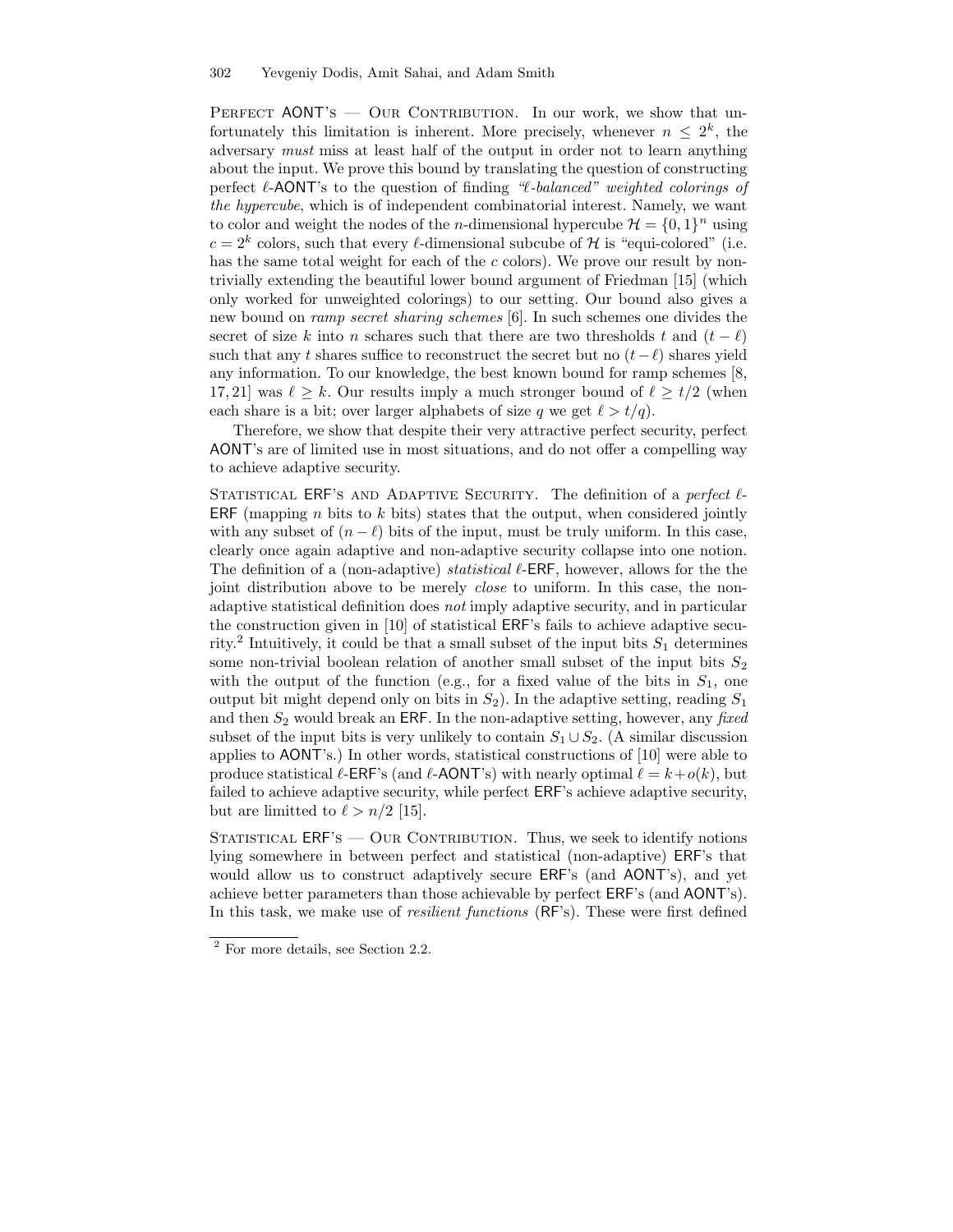in the perfect setting by Vazirani [28] and first studied by Chor et al. [12] and independently by Bennett et al. [3]. An  $\ell$ -RF is identical to an  $\ell$ -ERF except that the adversary, instead of merely observing certain bits of the input, gets to set all but  $\ell$  bits of the input.<sup>3</sup> Note that the notions of ERF and RF are the same when considered in the perfect setting. A statistical variant of resilient functions (no longer equivalent to ERF's) was first considered by Kurosawa et al. [19], who also gave explicit constructions of such functions (improved by [5]).

We show that the strong notion of statistical RF's introduced by Kurosawa et al. [19] suffices to construct adaptively secure ERF's (and AONT's). While the construction of Kurosawa et al. [19] already slightly beats the lower bound for perfect ERF's, it is very far from the trivial lower bound of  $\ell > k$  (in fact, it is still limited to  $\ell > n/2$ ). We present an efficient probabilistic construction of such "almost-perfect" RF's achieving optimal  $\ell = k + o(k)$ . While not fully deterministic, our construction has to be run only once and for all, after which the resulting efficient function is "good" with probability exponentially close to 1, and can be deterministically used in all the subsequent applications. As a result of this construction and its relation to adaptive ERF's and AONT's, we achieve essentially optimal security parameters for adaptive security by focusing on a stronger notion of almost-perfect RF's.

We also take the opportunity to study several variants of statistical RF's and (static/adaptive) ERF's, and give a complete classification of these notions, which may be of additional, independent interest.

COMPUTATIONAL SETTING. As we pointed out, [10] used their statistical (nonadaptive) constructions to get ERF's and AONT's in the computational setting. We show that the same techniques work with our adaptive definitions. Coupled with our statistical constructions, we get nearly optimal computational constructions as well.

LARGER ALPHABETS. To simplify the presentation and the discussion of the results in this paper, as well as to relate them more closely with the previous work, we restrict ourselves to discussing exposure-resilient primitives over the alphabet  $\{0, 1\}$ . However, all our notions and results can be easily generalized to larger alphabets.

#### 1.3 Organization

In Section 2, we define the central objects of study in our paper, and review some of the relevant previous work of [10]. In Section 3 we study perfect AONT's, relate them to hypecube colorings and prove the strong lower bound on  $\ell$  (showing the limitations of perfect AONT's). Finally, in Section 4 we study variants of statistical ERF's will allow us to achieve adaptive security. We show that "almost-rerfect" RF's of [19] achieve this goal, and exhibit a simple and almost optimal (probabilistic) construction of such functions. In particular, we show

<sup>&</sup>lt;sup>3</sup> In much of the literature about resilient functions, such a function would be called an  $(n - \ell)$ -resilient function. We adopt our notation for consistency.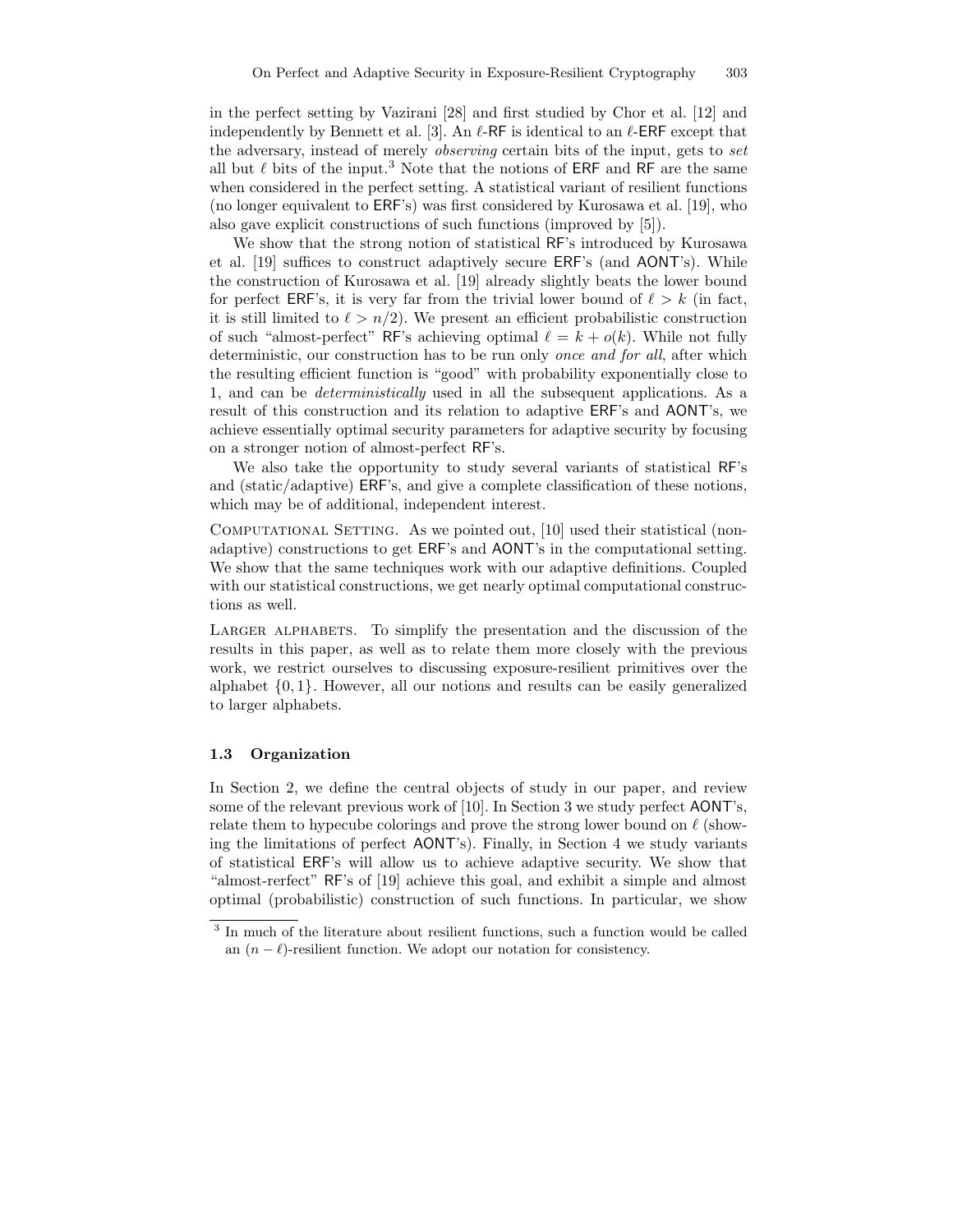the existence of adaptively secure AONT's and ERF's with essentially optimal parameters.

# 2 Preliminaries

Let  $\{n\}$  denote the set of size- $\ell$  subsets of  $[n] = \{1 \dots n\}$ . For  $L \in \{n\}$ ,  $y \in$  $\{0,1\}^n$ , let  $[y]_{\bar{L}}$  denote y restricted to its  $(n-\ell)$  bits not in L. We say a function  $\epsilon(n)$  is negligible (denoted by  $\epsilon = negl(n)$ ) if for every constant  $c, \epsilon(n) = O\left(\frac{1}{n^c}\right)$ . We denote an algorithm  $\mathcal A$  which has oracle access to some string  $y$  (i.e., can query individual bits of  $y$ ) by  $\mathcal{A}^y$ .

### 2.1 Definitions for Non-Adaptive Adversaries

For static adversaries, the definitions of AONT and ERF can be stated quite efficiently in terms of perfect, statistical or computational indistinguishability (see [16]). For consistency we have also provided a definition of RF (where adaptivity does not make sense, and hence the adversary can be seen as "static").

Note that for full generality, we follow the suggestion of [10] and allow the all-or-nothing transform to have two outputs: a public part which we assume the adversary always sees; and a *secret* part, of which the adversary misses  $\ell$  bits.

**Definition 1.** A polynomial-time randomized transformation  $T : \{0,1\}^k \rightarrow$  $\{0,1\}^s \times \{0,1\}^p$  is an  $\ell$ -AONT (all-or-nothing transform) if

- 1. T is polynomial-time invertible, i.e. there exists efficient  $I$  such that for any  $x \in \{0,1\}^k$  and any  $y = (y_1, y_2) \in T(x)$ , we have  $I(y) = x$ . We call  $y_1$  is the secret part and  $y_2$ , the public part of T.
- 2. For any  $L \in \{ \binom{s}{\ell}, x_0, x_1 \in \{0,1\}^k \colon \langle x_0, x_1, [T(x_0)]_{\bar{L}} \rangle \approx \langle x_0, x_1, [T(x_1)]_{\bar{L}} \rangle^4$ Here  $\approx$  can refer to perfect, statistical or computational indistinguishability.

If  $p = 0$ , the resulting AONT is called secret-only.

**Definition 2.** A polynomial time function  $f: \{0,1\}^n \to \{0,1\}^k$  is an  $\ell$ -ERF (exposure-resilient function) if for any  $L \in \{n\}$  and for a randomly chosen  $r \in \{0,1\}^n$ ,  $R \in \{0,1\}^k$ , we have:  $\langle [r]_{\bar{L}}, f(r) \rangle \approx \langle [r]_{\bar{L}}, R \rangle$ . Here  $\approx$  can refer to perfect, statistical or computational indistinguishability.

**Definition 3.** A polynomial time function  $f: \{0,1\}^n \to \{0,1\}^k$  is  $\ell$ -RF (resilient function) if for any  $L \in \{n\}$ , for any assignment  $w \in \{0,1\}^{n-\ell}$  to the positions not in L, for a randomly chosen  $r \in \{0,1\}^n$  subject to  $[r]_L = w$  and  $p$ random  $R \in \{0,1\}^k$ , we have:  $\langle f(r) | [r]_L = w \rangle \approx \langle R \rangle$ .

Here  $\approx$  can refer to perfect, statistical or computational indistinguishability.

<sup>&</sup>lt;sup>4</sup> Notice, for  $L \in \{g\}$  we have notationally that  $[(y_1, y_2)]_{\bar{L}} = ([y_1]_{\bar{L}}, y_2)$ .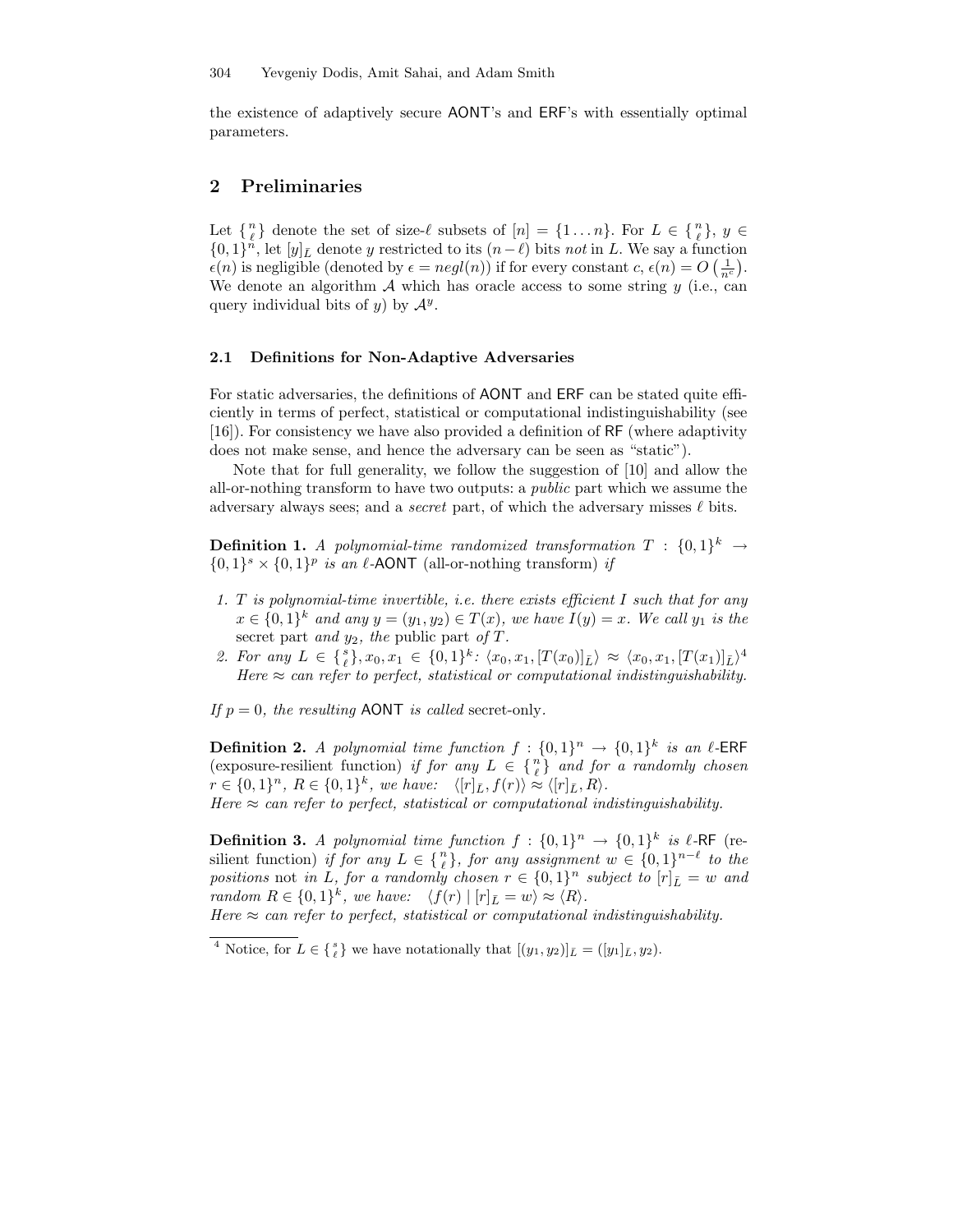As an obvious note, a  $\ell$ -RF is also a static  $\ell$ -ERF (as we shall see, this will no longer hold for adaptive ERF; see Lemma 5).

PERFECT PRIMITIVES. It is clear that perfect ERF are the same as perfect RF. Additionally, perfect AONT's are easy to construct from perfect ERF's. In particular one could use the simple one-time pad construction of [10]:  $T(x) =$  $\langle r, f(r) \oplus x \rangle$ , where r is the secret part of the AONT. However, we observe that (ignoring the issue of efficiency) there is no need for the public part in the perfect AONT (i.e., we can fix it to any valid setting  $y_2$  and consider the restriction of the AONT where the public part is always  $y_2$ ). Setting  $y_2 = 0$  in the one-time pad construction implies an AONT where we output a random r subject to  $f(r) = x$ . Thus, in the perfect setting the "inverse" of an  $\ell$ -ERF is an  $\ell$ -AONT, and we get:

**Lemma 1.** (Ignoring issues of efficiency) A perfect  $\ell$ -ERF  $f : \{0,1\}^n \to \{0,1\}^k$ implies the existence of a perfect (secret-only)  $\ell$ -AONT  $T : \{0,1\}^k \to \{0,1\}^n$ .

While the reduction above does *not* work with statistical ERF (to produce statistical AONT), we will show that it works with a stronger notion of almostperfect RF (to produce statistical AONT). See Lemma 7.

#### 2.2 Definitions for Adaptive Adversaries

Adaptively Secure AONT. In the ordinary AONT's the adversary has to "decide in advance" which  $(s - \ell)$  bits of the (secret part of) the output it is going to observe. This is captured by requiring the security for all fixed sets  $L$ of cardinality  $\ell$ . While interesting and non-trivial to achieve, in many applications (e.g. partial key exposure, secret sharing, protecting against exhaustive key search, etc.) the adversary potentially has the power to choose which bits to observe adaptively. For example, at the very least it is natural to assume that the adversary could decide which bits of the secret part to observe after it learns the public part. Unfortunately, the constructions of [10] do not even achieve this minimal adaptive security, invalidating their claim that "public part requires no protection and can be given away for free". More generally, the choice of which bit(s) to observe next may partially depend on which bits the adversary has already seen. Taken to the most extreme, we can allow the adaptive adversary to read the bits of the secret part "one-bit-at-a-time", as long as he misses at least  $\ell$  of them.

**Definition 4.** A polynomial time randomized transformation  $T : \{0,1\}^k \rightarrow$  $\{0,1\}^s \times \{0,1\}^p$  is a (perfect, statistical or computational) adaptive  $\ell$ -AONT (adaptive all-or-nothing transform) if

- 1. T is efficiently invertible, i.e. there is a polynomial time machine I such that for any  $x \in \{0,1\}^k$  and any  $y = (y_1, y_2) \in T(x)$ , we have  $I(y) = x$ .
- 2. For any adversary A who has oracle access to string  $y = (y_s, y_p)$  and is required not to read at least  $\ell$  bits of  $y_s$ , and for any  $x_0, x_1 \in \{0, 1\}^k$ , we have:  $\left|\Pr(A^{T(x_0)}(x_0, x_1) = 1) - \Pr(A^{T(x_1)}(x_0, x_1) = 1)\right| \le \epsilon$ , where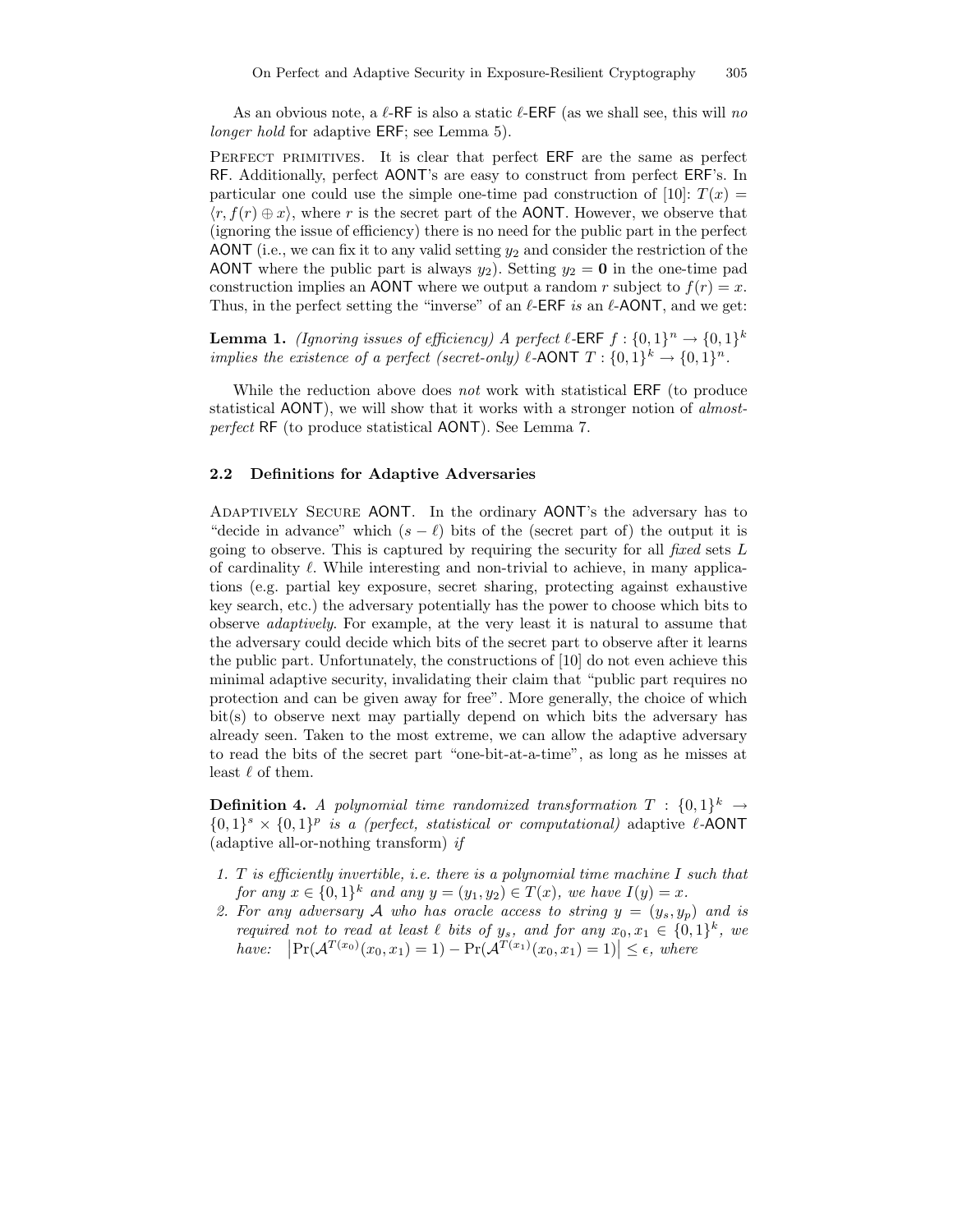- In the perfect setting  $\epsilon = 0$ .
- In the statistical setting  $\epsilon = negl(s + p)$ .
- In the computational setting  $\epsilon = \text{neq}(s + p)$  for any PPT A.

We stress that the adversary can base its queries on  $x_0, x_1$ , the public part of the output, as well as those parts of the secret output that it has seen so far. We also remark that in the perfect setting this definition is equivalent to that of an ordinary perfect  $\ell$ -AONT. Thus, adaptivity does not help the adversary in the perfect setting (because the definition of a perfect AONT is by itself very strong!). In particular, good perfect AONT's are good adaptive AONT's. Unfortunately, we will later show that very good perfect AONT's do not exist.

ADAPTIVELY SECURE ERF. In the original definition of ERF [10], the adversary has to "decide in advance" which  $(n-\ell)$  input bits it is going to observe. This is captured by requiring the security for all fixed sets  $L$  of cardinality  $\ell$ . However, in many situations (e.g., the problem of gradual key exposure  $[10]$ ), the adversary has more power. Namely, it can decide which  $(n - \ell)$  bits of the secret to learn adaptively based on the information that it has learned so far. In the most extreme case, the adversary would decide which bits to observe "one-bit-at-atime". Unfortunately, the definition and the construction of [10] do not satisfy this notion.

There is one more particularity of adaptive security for ERF's. Namely, in some applications (like the construction of AONT's using ERF's [10]) the adversary might observe some partial information about the secret output of the ERF,  $f(r)$ , before it starts to compromise the input r. Is it acceptable in this case that the adversary can learn more partial information about  $f(r)$  than he already has? For example, assume we use  $f(r)$  as a stream cipher and the adversary learns the first few bits of  $f(r)$  before it chooses which  $(n - \ell)$  bits of r to read. Ideally, we will not want the adversary to be able to learn some information about the remaining bits of  $f(r)$  — the ones that would be used in the stream cipher in the future. Taken to the extreme, even if the adversary sees either the entire  $f(r)$  (i.e., has complete information on  $f(r)$ ), or a random R, and only then decides which  $(n - \ell)$  bits of r to read, it cannot distinguish the above two cases.

As we argued, we believe that a good notion of adaptive ERF should satisfy both of the properties above, which leads us to the following notion.

**Definition 5.** A polynomial time function  $f: \{0,1\}^n \to \{0,1\}^k$  is a (perfect, statistical or computational) adaptive  $\ell$ -ERF (adaptive exposure-resilient function) if for any adversary  $A$  who has access to a string r and is required not to read at least  $\ell$  bits of r, when r is chosen at random from  $\{0,1\}^n$  and R is chosen at random from  $\{0,1\}^k$ , we have:  $|\Pr(\mathcal{A}^r(f(r)) = 1) - \Pr(\mathcal{A}^r(R) = 1)| \le \epsilon$ , where

- In the perfect setting  $\epsilon = 0$ .
- In the statistical setting  $\epsilon = negl(n)$ .
- In the computational setting  $\epsilon = negl(n)$  for any PPT A.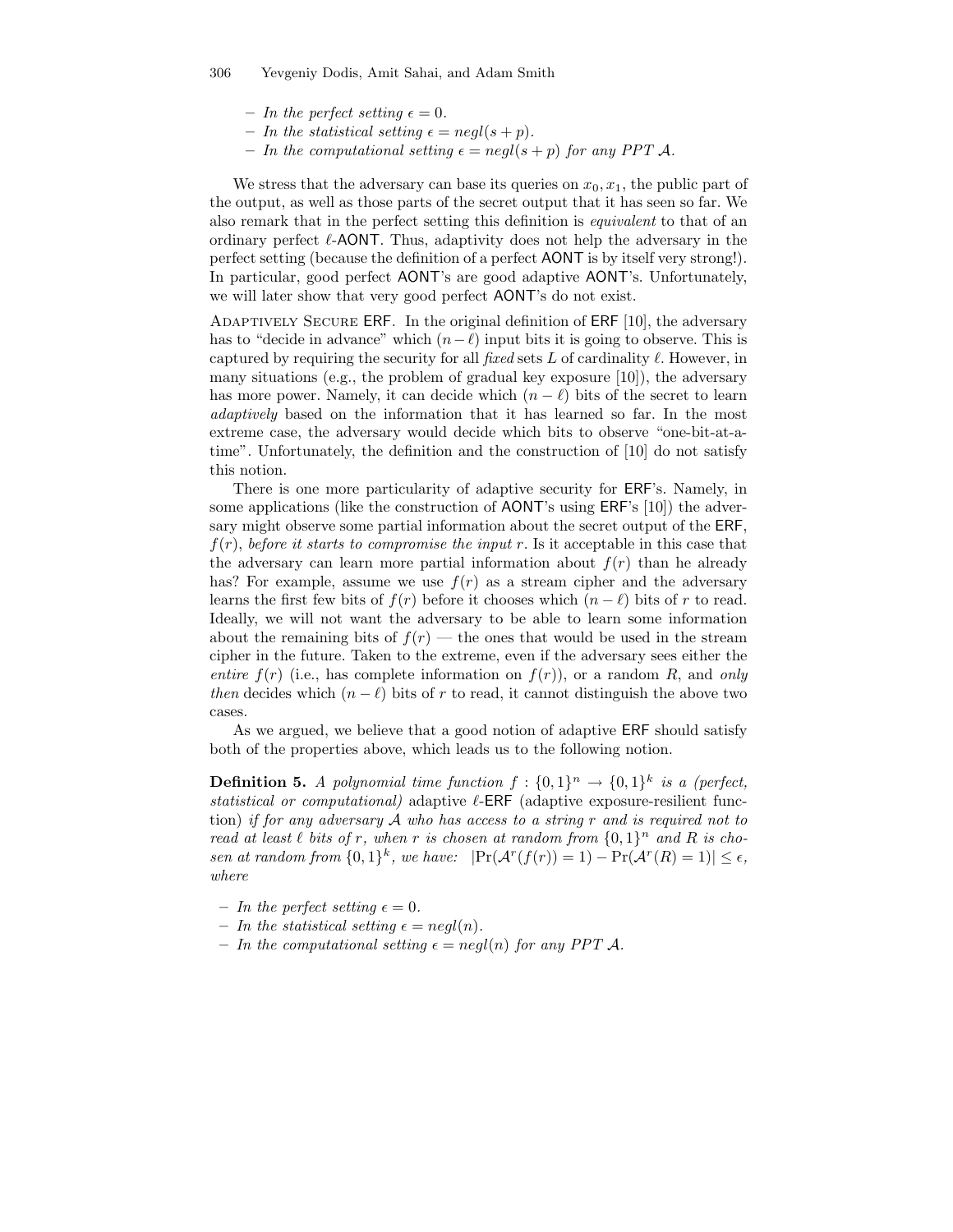Notice that in the perfect setting this definition is equivalent to that of an ordinary (static) perfect  $\ell$ -ERF, since for any L, the values  $[r]_{\bar{L}}$  and  $f(r)$  are uniform and independent. In the statistical setting, the notions are no longer equivalent: indeed, the original constructions of [10] fail dramatically under an adaptive attack. We briefly mention the reason. They used so-called randomness extractors in their construction of statistical ERF's (see [10] for the definitions). Such extractors use a small number of truly random bits d to extract all the randomness from any "reasonable" distribution X. However, it is crucial that this randomness d is chosen independently from and *after* the distribution X is specified. In their construction  $d$  was part of the input  $r$ , and reading upto  $(n - \ell)$  of the remaining bits of r defined the distribution X that they extracted randomness from. Unfortunately, an adaptive adversary can first read d, and only then determine which other bits of  $r$  to read. This alters  $X$  depending on  $d$ , and the notion of an extractor does not work in such a scenario. In fact, tracing the particular extractors that they use, learning d first indeed allows an adaptive adversary to break the resulting static ERF.

Also notice that once we have good adaptive statistical ERF's, adaptive computational ERF's will be easy to construct in same same way as with regular ERF [10]: simply apply a good pseudorandom generator to the output of an adaptive statistical ERF. Finally, we notice that the generic one-time pad construction of [10] of AONT's from ERF's extends to the adaptive setting, as long as we use the strong adaptive definition of ERF given above. Namely, the challenge has to be given first, since the adversary for the AONT may choose which bits of the secret part r to read when having already read the entire public part  $$ either  $f(r) \oplus x_0$  or  $f(r) \oplus x_1$  (for known  $x_0$  and  $x_1$ !). Thus, we get

**Lemma 2.** If  $f : \{0,1\}^n \to \{0,1\}^k$  is an adaptive  $\ell$ -ERF, then  $T(x) = \langle r, x \oplus f(r) \rangle$ is an adaptive  $\ell$ -AONT with secret part r and public part  $x \oplus f(r)$ .

# 3 Lower Bound on Perfect AONT

In this section we study perfect AONT's. We show that there exists a strong limitation in constructing perfect AONT's: the adversary must miss at least half of the *n*-bit output, even if the input size k is as small as  $\log n$ . Recall that perfect AONT's are more general than perfect ERF's (Lemma 1), and thus our bound non-trivially generalizes the lower bound of Friedman [15] (see also another proof by [4]) on perfect ERF. As we will see, the proof will follow from the impossibility of certain weighted "balanced" colorings of an n-dimensional hypercube, which is of independent interest.

**Theorem 1.** If  $T: \{0,1\}^k \to \{0,1\}^n$  is a perfect (secret-only)  $\ell$ -AONT, then

$$
\ell \ge 1 + n \cdot \frac{2^{k-1} - 1}{2^k - 1} = \frac{n}{2} + \left(1 - \frac{n}{2(2^k - 1)}\right) \tag{1}
$$

In particular, for  $n \leq 2^k$  we get  $\ell > \frac{n}{2}$ , so at least half of the output of T has to remain secret even if T exponentially expands its input! Moreover, the equality can be achieved only by AONT's constructed from ERF's via Lemma 1.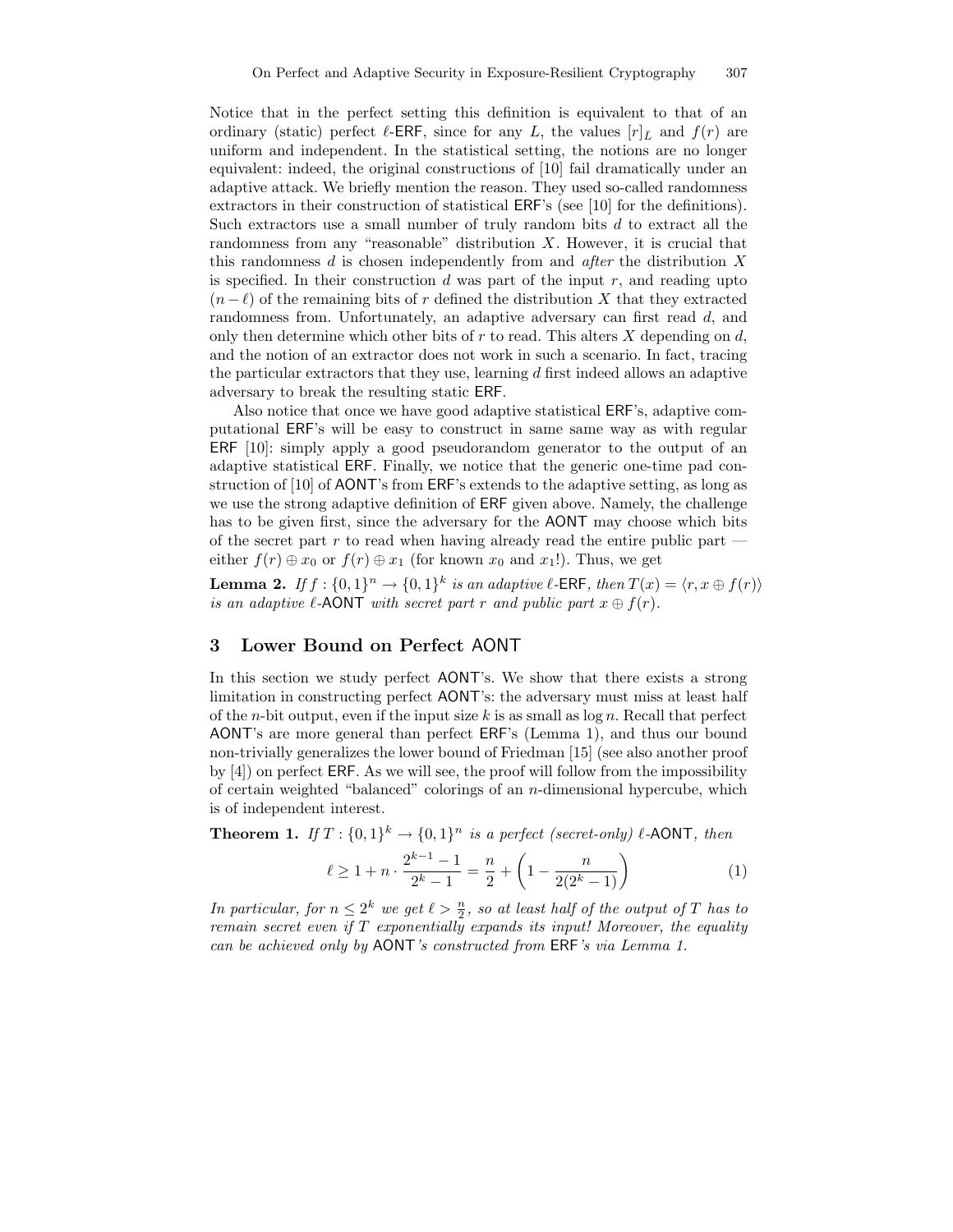### 3.1 Balanced Colorings of the Hypercube

A *coloring* of the *n*-dimensional hypercube  $\mathcal{H} = \{0, 1\}^n$  with *c* colors is any map which associates a color from  $\{1, \ldots, c\}$  to each node in the graph. In a *weighted* coloring, each node y is also assigned a non-negative real weight  $\chi(y)$ . We will often call the nodes of weight 0 uncolored, despite them having an assigned nominal color. For each color i, we define the weight vector  $\chi_i$  of this color by assigning  $\chi_i(y) = \chi(y)$  if y has color i, and 0 otherwise. We notice that for any given  $y \in H$ ,  $\chi_i(y) > 0$  for at most one color i, and also  $\sum \chi_i = \chi$ . A coloring where all the nodes are uncolored is called *empty*. Since we will never talk about such colorings, we will assume that  $\sum_{y \in \mathcal{H}} \chi(y) = 1$ . A uniform coloring has all the weights equal:  $\chi(y) = 2^{-n}$  for all y.

An  $\ell$ -dimensional subcube  $\mathcal{H}_{L,a}$  of the hypercube is given by a set of  $\ell$  "free" positions  $L \in \{n\}$  and an assignment  $a \in \{0,1\}^{n-\ell}$  to the remaining positions, and contains the resulting  $2^{\ell}$  nodes of the hypercube consistent with a.

**Definition 6.** We say a weighted coloring of the hypercube is  $\ell$ -balanced if, within every subcube of dimension  $\ell$ , each color has the same weight. That is, for each L and a,  $\sum_{y\in \mathcal{H}_{L,a}}\chi_i(y)$  is the same for all colors i.

Notice,  $\ell$ -balanced coloring is also  $\ell'$ -balanced for any  $\ell' > \ell$ , since an  $\ell'$  dimensional subcube is the disjoint union of  $\ell$ -dimensional ones. We study balanced colorings since they exactly capture the combinatorial properties of  $\ell$ -AONT's and  $\ell$ -ERF's. We get the following equivalences.

Lemma 3. Ignoring efficiency, the following equivalences hold in the perfect setting:

- 1.  $\ell$ -AONT's from k to n bits  $\Longleftrightarrow$  weighted  $\ell$ -balanced colorings of n-dimensional hypercube with  $2^k$  colors.
- 2.  $\ell$ -ERF's from n to k bits  $\Longleftrightarrow$  uniform  $\ell$ -balanced colorings of n-dimensional hypercube with  $2^k$  colors.

*Proof Sketch.* For the first equivalence, the color of node  $y \in \mathcal{H}$  corresponds to the value if the inverse map  $I(y)$ , and its weight corresponds to  $Pr_{x,T}(T(x) = y)$ . For the second equivalence, the color of node  $y \in \mathcal{H}$  is simply  $f(y)$ .

Notice, the lemma above also gives more insight into why perfect AONT's are more general than perfect ERF's (and an alternative proof of Lemma 1). We now restate our lower bound on perfect AONT's in Theorem 1 in terms of weighted  $\ell$ -balanced colorings of  $\mathcal H$  with  $c = 2^k$  colors (proving it for general  $c$ ).

**Theorem 2.** Any (non-empty)  $\ell$ -balanced weighted coloring of the n-dimensional hypercube using c colors must have  $\ell \geq \frac{n}{2} + \left(1 - \frac{n}{2(c-1)}\right)$ . Moreover, equality can hold only if the coloring is uniform and no two adjacent nodes of positive weight have the same color.

We believe that the theorem above is interesting in its own right. It says that once the number of colors is at least 3, it is impossible to find a  $c$ -coloring (even weighted!) of the hypercube such that all  $\ell$ -dimensional subcubes are "equicolored", unless  $\ell$  is very large (linear in n).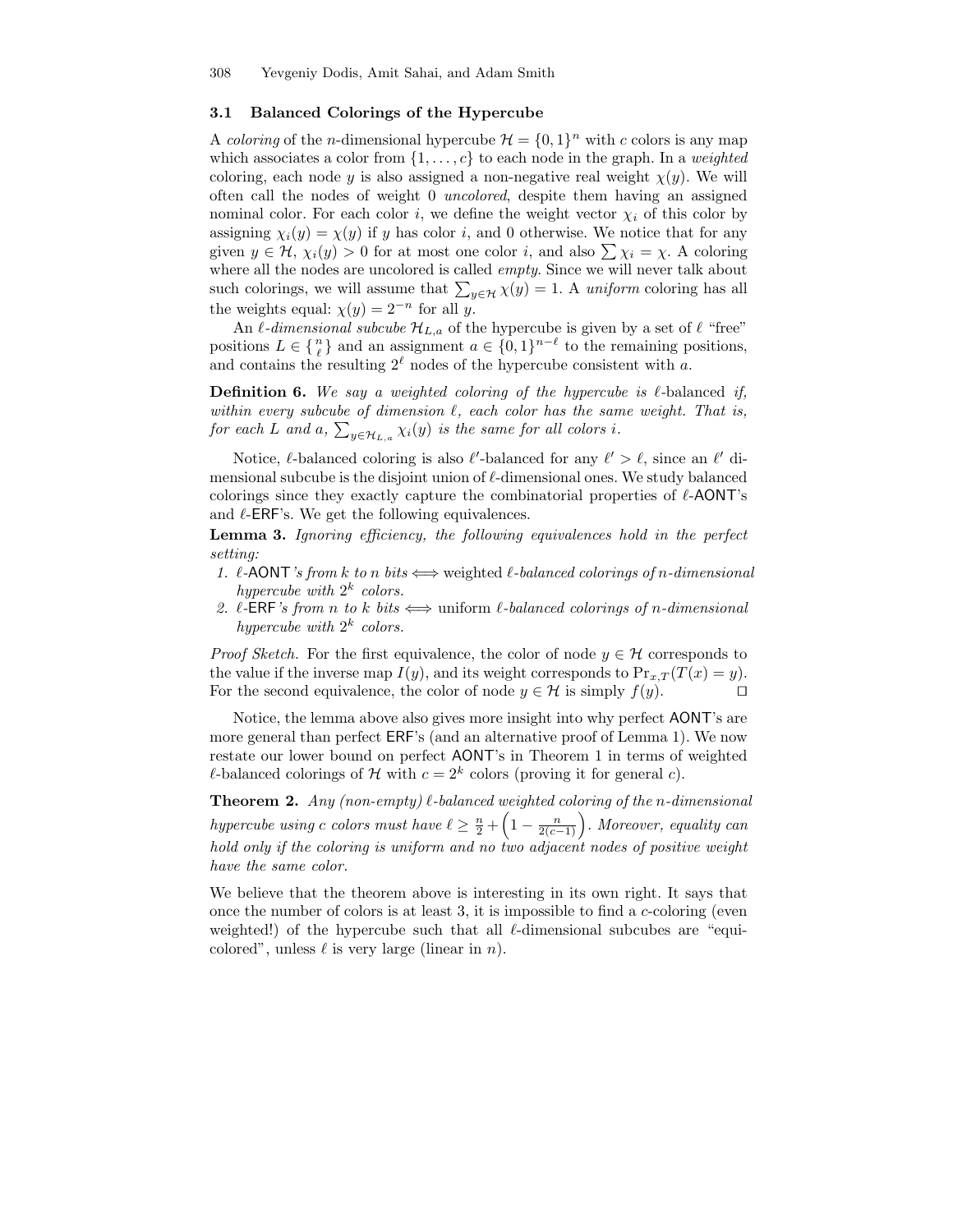## 3.2 Proof of the Lower Bound (Theorem 2)

In our proof of Theorem 2, we will consider the  $2<sup>n</sup>$ -dimensional vector space V consisting of real-valued (not boolean!) vectors with positions indexed by the strings in  $H$ , and we will use facts about the Fourier decomposition of the hypercube.

FOURIER DECOMPOSITION OF THE HYPERCUBE. Like the original proof of Friedman [15] for the case of uniform colorings, we use the adjacency matrix A of the hypercube. A is a  $2^n \times 2^n$  dimensional 0-1 matrix, where the entry  $A_{x,y} = 1$  iff x and y (both in  $\{0,1\}^n$ ) differ in exactly one coordinate. Recall that a non-zero vector  $\bf{v}$  is an *eigenvector* of the matrix  $\bf{A}$  corresponding to an eigenvalue  $\lambda$ , if  $A\mathbf{v} = \lambda \mathbf{v}$ . Since A is symmetric, there is an orthonormal basis of  $\mathbb{R}^{2^n}$  in which all  $2^n$  vectors are eigenvectors of A. For two strings in  $x, z$  in  $\{0, 1\}^n$ , let  $x \cdot z$  denote their inner product modulo 2 and let  $weight(z)$  be the number of positions of  $z$  which are equal to 1. Then:

**Fact 1** A has an orthonormal basis of eigenvectors  $\{v_z : z \in \{0,1\}^n\}$ , where the eigenvalue of  $v_z$  is  $\lambda_z = n - 2 \cdot weight(z)$ , and the value of  $v_z$  at position y is  $\mathbf{v}_z(y) = \frac{1}{\sqrt{2^n}} \cdot (-1)^{z \cdot y}$ .

We will use the notation  $\langle \mathbf{u}, \mathbf{v} \rangle = \mathbf{u}^\top \mathbf{v} = \sum_i u_i v_i$  to denote the inner product of **u** and **v**, and let  $\|\mathbf{u}\|^2 = \langle \mathbf{u}, \mathbf{u} \rangle = \sum_i u_i^2$  denote the square of the Euclidean norm of **u**. We then get the following useful fact, which follows as an easy exercise from Fact 1 (it is also a consequence of the Courant-Fischer inequality).

**Fact 2** Assume  $\{v_z : z \in \{0,1\}^n\}$  are the eigenvectors of A as above, and let **u** be a vector orthogonal to all the  $v_z$ 's corresponding to z with weight(z)  $\lt$ t:  $\langle \mathbf{u}, \mathbf{v}_z \rangle = 0$ . Then we have:  $\mathbf{u}^\top A \mathbf{u} \leq (n - 2t) \cdot ||\mathbf{u}||^2$ . In particular, for any **u** we have:  $\mathbf{u}^\top A \mathbf{u} \leq n \cdot ||\mathbf{u}||^2$ .

EXPLOITING BALANCEDNESS. Consider a non-empty  $\ell$ -balanced weighted coloring  $\chi$  of the hypercube using c colors. Let  $\chi_i$  be the characteristic weight vector corresponding to color i (i.e.  $\chi_i(y)$  is the weight of y when y has color i and 0 otherwise). As we will show, the  $\chi_i$ 's have some nice properties which capture the balancedness of the coloring  $\chi$ . In particular, we know that for any colors i and j and for any  $\ell$ -dimensional subcube of  $H$ , the sum of the components of  $\chi_i$  and of  $\chi_j$  are the same in this subcube. Hence, if we consider the difference  $(\chi_i - \chi_j)$ , we get that the sum of its coordinates over any  $\ell$ -dimensional subcube is 0.

To exploit the latter property analytically, we consider the quantity  $(\chi_i (\chi_j)$ <sup>1</sup>  $A(\chi_i-\chi_j)$ , where A is the adjacency matrix of the *n*-dimensional hypercube. As suggested by Fact 2, we can bound this quantity by calculating the Fourier coefficients of  $(\chi_i - \chi_j)$  corresponding to large eigenvalues. We get:

**Lemma 4.** For any  $i \neq j$ , we have:  $(\chi_i - \chi_j)^{\top} A (\chi_i - \chi_j) \leq (2\ell - n - 2) \cdot ||\chi_i - \chi_j||^2$ .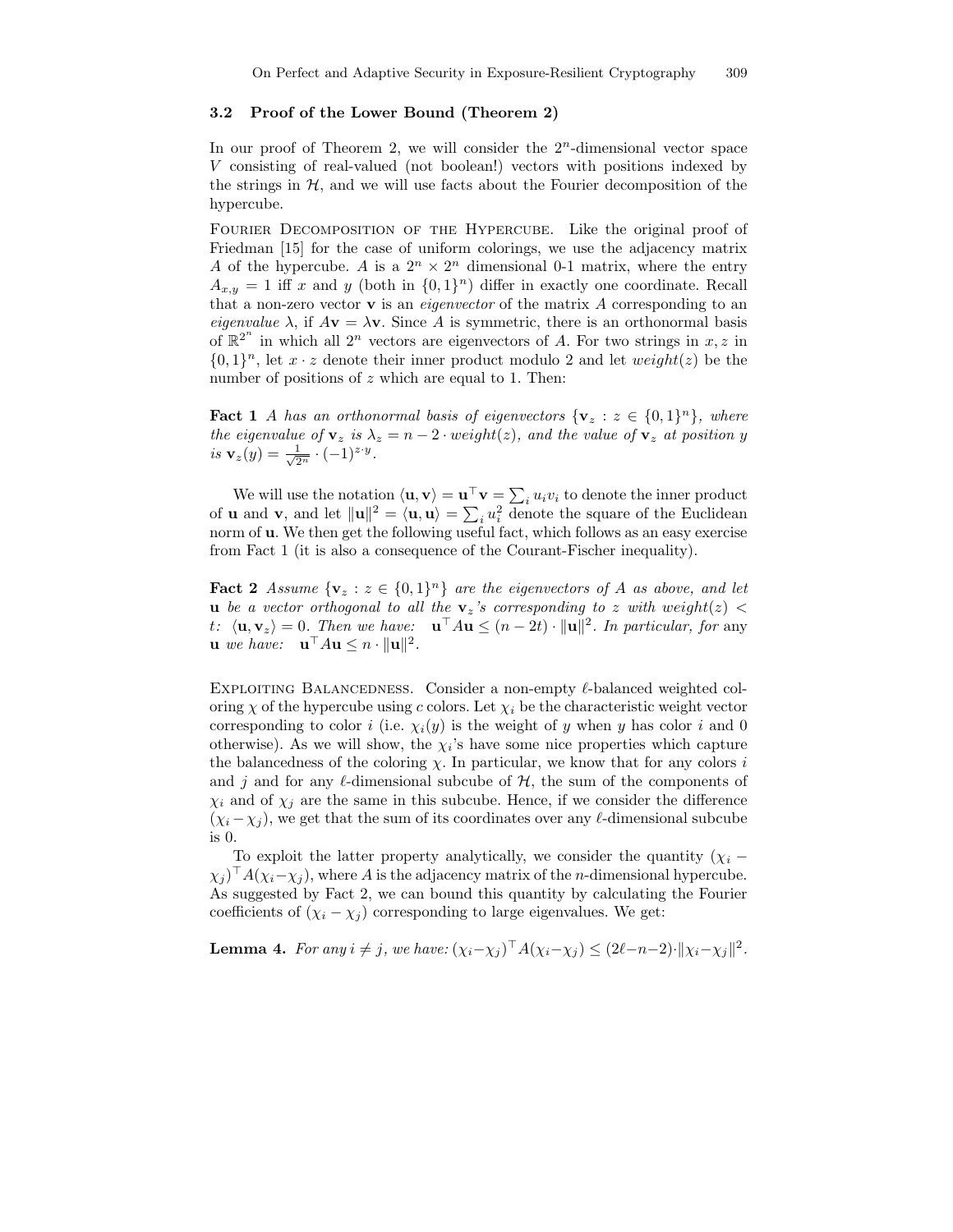#### 310 Yevgeniy Dodis, Amit Sahai, and Adam Smith

We postpone the proof of this crucial lemma until the the end of this section, and now just use it to prove our theorem. First, note that the lemma above only gives us information on two colors. To simultaneously use the information from all pairs, we consider the *sum* over all pairs  $i, j$ , that is

$$
\Delta \stackrel{\text{def}}{=} \sum_{i,j} (\chi_i - \chi_j)^\top A (\chi_i - \chi_j) \tag{2}
$$

We will give upper and lower bounds for this quantity (Equation (3) and Equation (4), respectively), and use these bounds to prove our theorem. We first give the upper bound, based on Lemma 4.

Claim.

$$
\Delta \le 2 (2\ell - n - 2) (c - 1) \cdot \sum_{i} ||\chi_{i}||^{2}
$$
 (3)

*Proof.* We can ignore the terms of  $\Delta$  when  $i = j$  since then  $(\chi_i - \chi_j)$  is the 0 vector. Using Lemma 4 we get an upper bound:

$$
\sum_{i,j} (\chi_i - \chi_j)^{\top} A (\chi_i - \chi_j) \le (2\ell - n - 2) \cdot \sum_{i \ne j} ||\chi_i - \chi_j||^2
$$

Now the vectors  $\chi_i$  have disjoint supports (since each  $y \in \mathcal{H}$  is assigned only one color), so we have  $\|\chi_i - \chi_j\|^2 = \|\chi_i\|^2 + \|\chi_j\|^2$ . Substituting into the equation above, we see that each  $\|\chi_i\|^2$  appears  $2(c-1)$  times (recall that c is the number of colors), which immediately gives the desired bound in Equation  $(3)$ .  $\Box$ 

Second, we can expand the definition of  $\Delta$  to directly obtain a lower bound.

Claim.

$$
\Delta \ge -2n \cdot \sum_{i} ||\chi_i||^2 \tag{4}
$$

*Proof.* Since A is symmetric we have  $\chi_i^{\dagger} A \chi_j = \chi_j^{\dagger} A \chi_i$ . Then:

$$
\sum_{i,j} (\chi_i - \chi_j)^{\top} A (\chi_i - \chi_j) = \sum_{i,j} (\chi_i^{\top} A \chi_i + \chi_j^{\top} A \chi_j - 2 \chi_i^{\top} A \chi_j)
$$

$$
= 2c \cdot \sum_i \chi_i^{\top} A \chi_i - 2 \cdot \sum_{i,j} \chi_i^{\top} A \chi_j
$$

Let us try to bound this last expression. On the one hand, we know that  $\chi_i^{\perp} A \chi_i \geq$ 0 since it is a product of matrices and vectors with non-negative entries. On the other hand, we can rewrite the last term as a product:

$$
\sum_{i,j} \chi_i^{\top} A \chi_j = \left(\sum_i \chi_i\right)^{\top} A \left(\sum_i \chi_i\right)
$$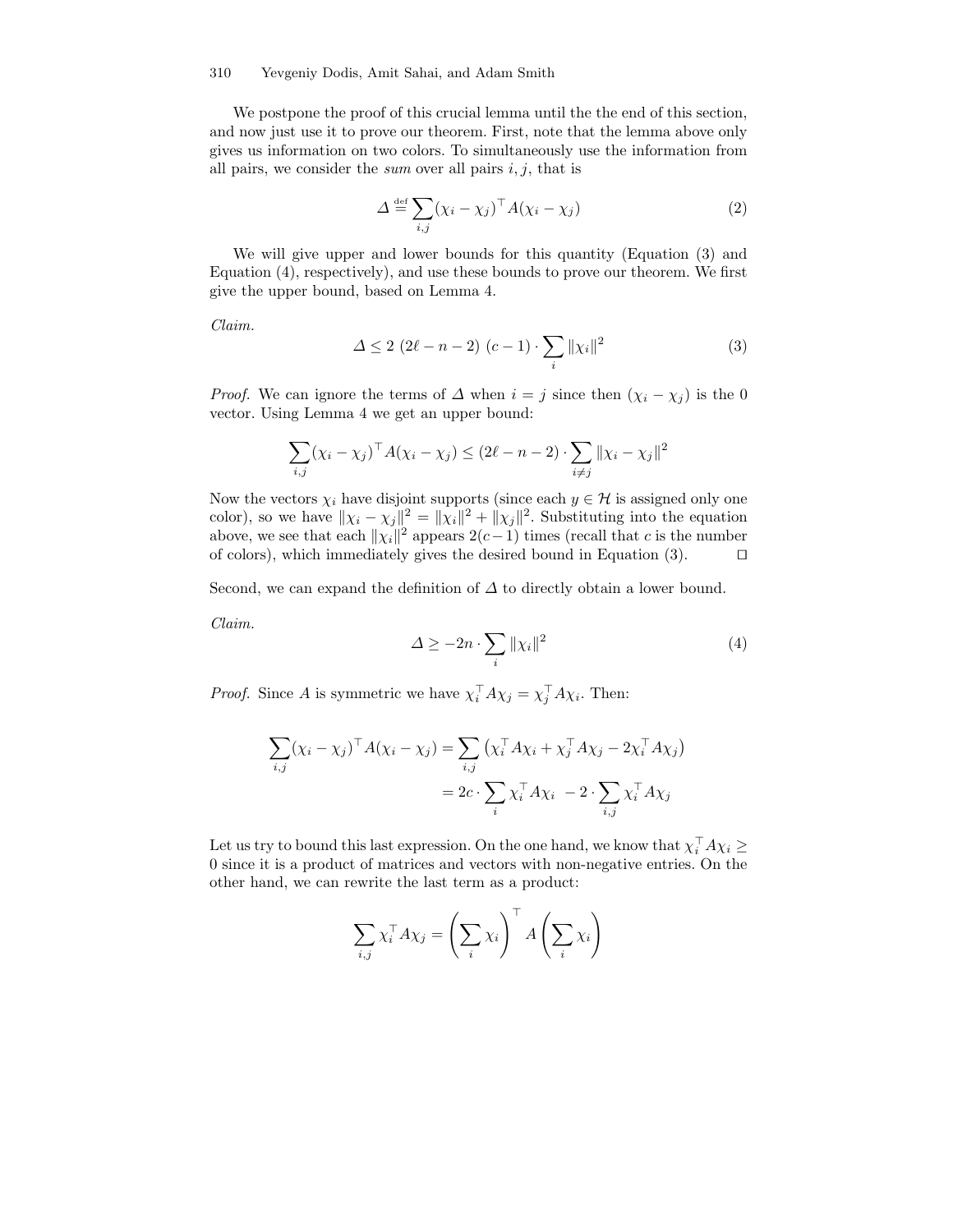This quantity, however, we can bound using the fact that the maximum eigenvalue of A is  $n$  (see Fact 2). We get:

$$
\left(\sum_{i} \chi_{i}\right)^{\top} A \left(\sum_{i} \chi_{i}\right) \leq n \cdot \left\|\sum_{i} \chi_{i}\right\|^{2}
$$

Since the vectors  $\chi_i$  have disjoint support (again, each node y is assigned a unique color), they are orthogonal and so  $\sum_i \chi_i \|^2 = \sum_i |\chi_i|^2$ . Combining these results, we get the desired lower bound:

$$
\sum_{i,j} (\chi_i - \chi_j)^{\top} A (\chi_i - \chi_j) \ge 0 - 2n \cdot \sum_i ||\chi_i||^2 = -2n \cdot \sum_i ||\chi_i||^2 \qquad \Box
$$

Combining the lower and the upper bounds of Equation (3) and Equation (4), we notice that  $\sum_i ||\chi_i||^2 > 0$  and can be cancelled out (since the coloring  $\chi$  is non-empty). This gives us  $2(2\ell - n - 2)(c - 1) \ge -2n$ , which exactly implies the needed bound on  $\ell$ .

PROOF OF LEMMA 4. It remains to prove Lemma 4, i.e.  $(\chi_i - \chi_j)$   $A(\chi_i - \chi_j) \le$  $(2\ell - n - 2) \cdot ||\chi_i - \chi_j||^2$ . By Fact 2, it is sufficient show that all the Fourier coefficients of  $(\chi_i-\chi_j)$  which correspond to eigenvalues  $\lambda_z \geq 2\ell - n = n-2(n-\ell)$ are 0. In other words, that  $(\chi_i-\chi_j)$  is orthogonal to all the eigenvectors  $\mathbf{v}_z$  whose eigenvalues are at least  $(n - 2(n - \ell))$ , i.e.  $weight(z) \leq n - \ell$ . But recall that by the definition of balancedness, on any subcube of dimension at least  $\ell$ , the components of  $(\chi_i - \chi_j)$  sum to 0! On the other hand, the eigenvectors  $\mathbf{v}_z$  are constants on very large-dimensional subcubes of H when  $\lambda_z$  is large (see Fact 1). These two facts turn out to be exactly what we need to in order to show that  $\langle \mathbf{v}_z, \chi_i - \chi_j \rangle = 0$  whenever  $\lambda_z \geq 2\ell - n$ , and thus to prove Lemma 4.

*Claim.* For any  $z \in \{0,1\}^n$  with  $weight(z) \leq n - \ell$  (i.e.  $\lambda_z \geq 2\ell - n$ ), we have:  $\langle \mathbf{v}_z, \chi_i - \chi_j \rangle = 0.$ 

*Proof.* Pick any vector  $z = (z_1, \ldots, z_n) \in \{0, 1\}^n$  with  $weight(z) \leq n - \ell$ , and let S be the support of z, i.e.  $S = \{j : z_j = 1\}$ . Note that  $|S| \le n - \ell$ . Also, recall that  $\mathbf{v}_z(y) = \frac{1}{\sqrt{2^n}} \cdot (-1)^{z \cdot y}$  (see Fact 1). Now consider any assignment a to the variables of  $S$ . By letting the remaining variables take on all possible values, we get some subcube of the hypercube, call it  $\mathcal{H}_a$ .

One the one hand, note that  $\mathbf{v}_z$  is constant (either  $1/\sqrt{2^n}$  or  $-1/\sqrt{2^n}$ ) on that subcube, since if y and  $y'$  differ only on positions not in  $S$ , we will have  $z \cdot y = z \cdot y'$ . Call this value  $C_a$ . On the other hand, since the coloring is  $\ell$ -balanced and since  $|S| \leq n - \ell$ , the subcube  $\mathcal{H}_a$  has dimension at least  $\ell$  and so we know that both colors i and j have equal weight on  $\mathcal{H}_a$ . Thus summing the values of  $(\chi_i - \chi_j)$  over this subcube gives 0.

Using the above two observations, we show that  $\langle \chi_i - \chi_j , v_z \rangle = 0$  by rewriting the inner product as a sum over all assignments to the variables in  $S$ :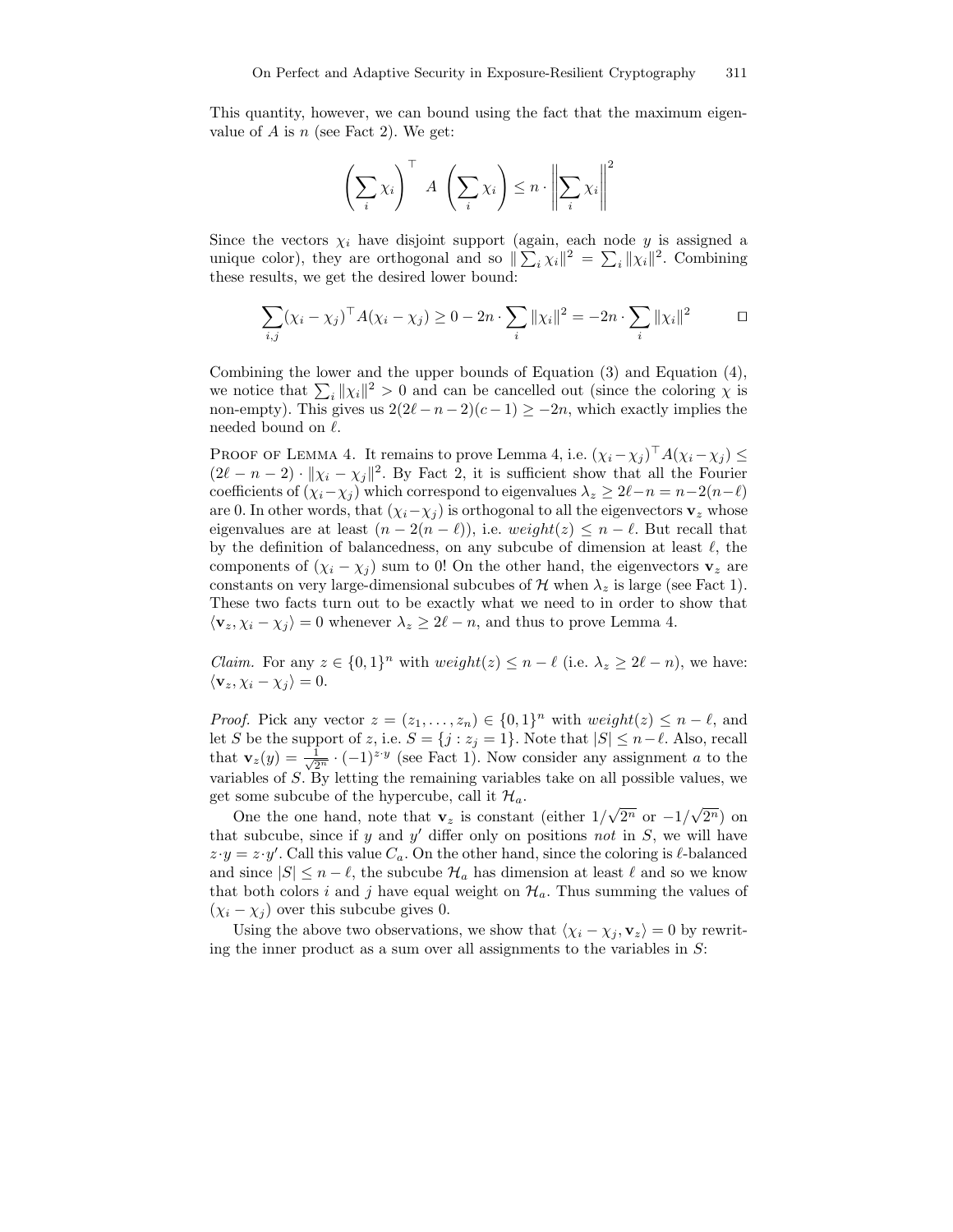$$
\langle \chi_i - \chi_j, \mathbf{v}_z \rangle = \sum_{y \in \mathcal{H}} \mathbf{v}_z(y) [\chi_i(y) - \chi_j(y)] = \sum_{a \in \{0, 1\}^{|S|}} \left( \sum_{y \in \mathcal{H}_a} \mathbf{v}_z(y) [\chi_i(y) - \chi_j(y)] \right)
$$

$$
= \sum_a C_a \cdot \left( \sum_{y \in \mathcal{H}_a} \chi_i(y) - \sum_{y \in \mathcal{H}_a} \chi_j(y) \right) = \sum_a C_a \cdot 0 = 0 \qquad \Box
$$

EQUALITY CONDITIONS. We now determine the conditions on the colorings so that we can achieve equality in Theorem 2 (and also Theorem 1). Interestingly, such colorings are very structured, as we can see by tracing through our proof. Namely, consider the lower bound proved in Equation (4), i.e. that  $\sum_{i,j} (\chi_i (\chi_i)^{\top} A (\chi_i - \chi_j) \leq -2n \sum_i ||\chi_i||^2$ . Going over the proof, we see that equality can occur only if two conditions occur.

On the one hand, we must have  $\chi_i^+ A \chi_i = 0$  for all colors *i*. An easy calculation shows that  $\chi_i^{\dagger} A \chi_i$  is 0 only when there is no edge of non-zero weight connecting two nodes of color i. Thus, this condition implies that the coloring is in fact a c-coloring in the traditional sense of complexity theory: no two adjacent nodes will have the same color. On the other hand, the inequality  $(\sum_i \chi_i)^{\dagger} A(\sum_i \chi_i) \le$  $n \cdot ||\sum_i \chi_i||^2$  must be tight. This can only hold if the vector  $\chi = \sum_i \chi_i$  is parallel to  $(1, 1, \ldots, 1)$  since that is the only eigenvector with the largest eigenvalue n. But this means that all the weights  $\chi(y)$  are the same, i.e. that the coloring must be uniform.

We also remark that Chor et al. [12] showed (using the Hadamard code) that our bound is tight for  $k \leq \log n$ .

## 3.3 Extension to Larger Alphabets

Although the problem of constructing AONT's is usually stated in terms of bits, it is natural in many applications (e.g., secret-sharing) to consider larger alphabets, namely to consider  $T: \{0, \ldots, q-1\} \to \{0, \ldots, q-1\}^n$ . All the notions from the "binary" case naturally extend to general alphabets as well, and so does our lower bound. However, the lower bound we obtain is mostly interesting when the alphabet size q is relatively small compared to n. In particular, the threshold  $n/2$ , which is so crucial in the binary case (when we are trying to encode more than  $\log n$  bits), becomes  $n/q$  (recall, q is the size of the alphabet). Significantly, this threshold becomes meaningless when  $q > n$ . This isn't surprising, since in this case we can use Shamir's secret sharing [25] (provided  $q$  is a prime power) and achieve  $\ell = k$ . We also remark that our bound is tight if  $q^k \leq n$  and can be achieved similarly to the binary case by using the  $q$ -ary analog of the Hadamard code.

**Theorem 3.** For any integer  $q \ge 2$ , let  $T : \{0, ..., q-1\}^k \to \{0, ..., q-1\}^n$  be a perfect  $\ell$ -AONT. Then

$$
\ell \ge \frac{n}{q} + \left(1 - \frac{q-1}{q} \cdot \frac{n}{q^k - 1}\right)
$$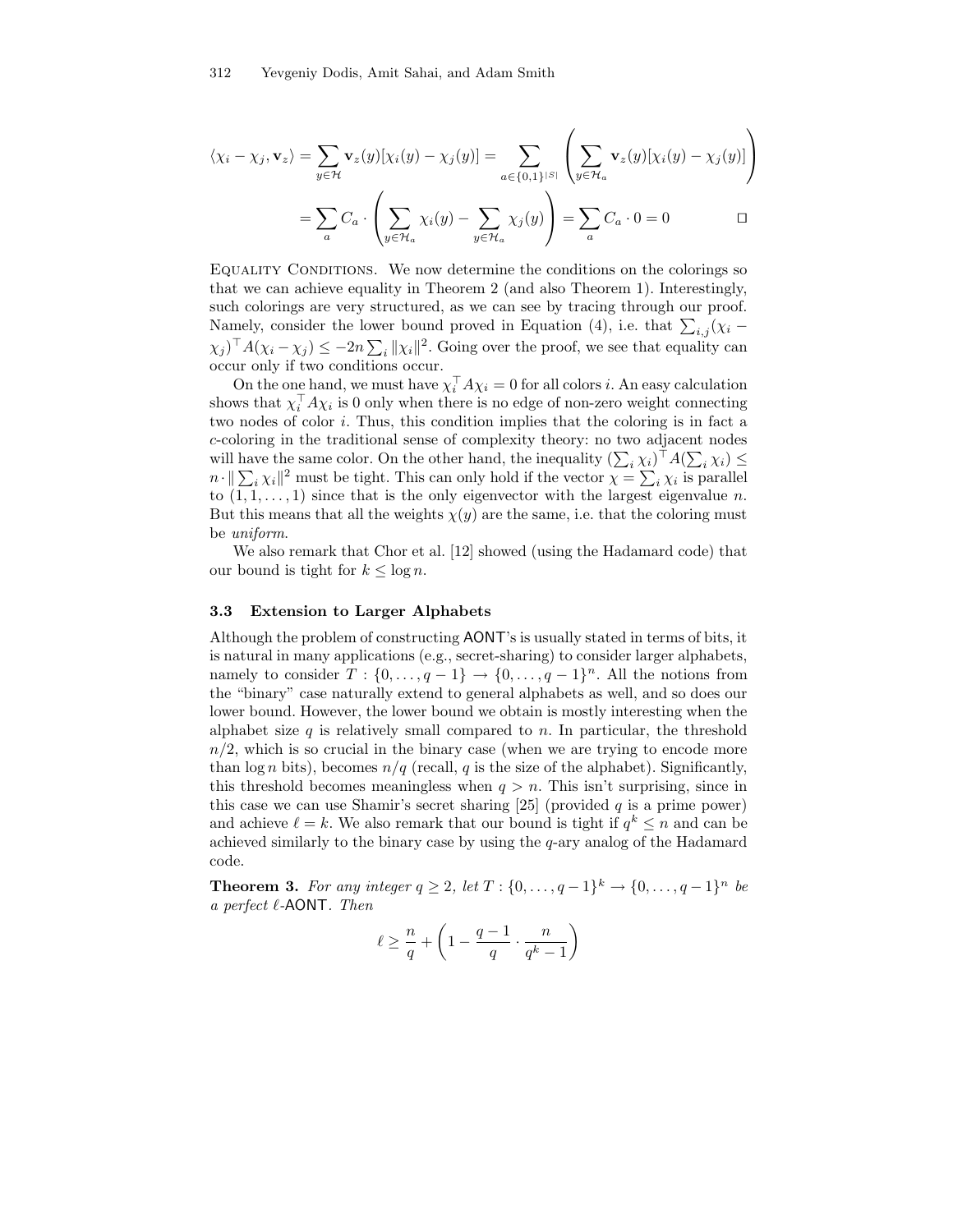# In particular,  $\ell > n/q$  when  $q^k > n$ .

Similarly to the binary case, there is also a natural connection between  $\ell$ -AONT's and weighted  $\ell$ -balanced colorings of the "multi-grid"  $\{0, \ldots, q-1\}^n$  with  $c = q^k$ colors. And again, the bound of Theorem 2 extends here as well and becomes  $\ell \geq \frac{n}{q} + \left(1 - \frac{q-1}{q} \cdot \frac{n}{c-1}\right)$ ´ .

The proof techniques are essentially identical to those for the binary case. We now work with the graph  $\{0, \ldots, q-1\}^n$ , which has an edge going between every pair of words that differ in a single position. We think of vertices in this graph as vectors in  $\mathbb{Z}_q^n$ . If  $\omega$  is a primitive q-th root of unity in  $\mathbb{C}$ , then a orthonormal basis of eigenvectors of the adjacency matrix is given by the  $q^n$ -dimensional complex vectors  $\mathbf{v}_z$  for  $z \in \{0, \ldots, q-1\}^n$ , where  $\mathbf{v}_z(y) = \frac{1}{\sqrt{q^n}} \cdot \omega^{z \cdot y}$  (here,  $z \cdot y$ is the standard dot product modulo  $q$ ). Constructing upper and lower bounds as above, we eventually get  $(q\ell - n - q)(c - 1) \sum_i ||x_i||^2 \ge -n(q - 1) \sum_i ||x_i||^2$ which implies the desired inequality. Equality conditions are the same.

# 4 Adaptive Security in the Statistical Setting

We now address the question of adaptive security in the *statistical* setting. Indeed, we saw that both perfect ERF's and perfect AONT's have strong limitations. We also observed in Lemma 2 that we only need to concentrate on ERF's — we can use them to construct AONT's. Finally, we know that applying a regular pseudorandom generator to a good adaptively secure statistical ERF will result in a good adaptively secure computational ERF. This leaves with the need to construct adaptive statistical ERF's (recall that unfortunately, the construction of [10] for the static case is not adaptively secure). Hence, in this section we discuss only the statistical setting, and mainly resilient functions (except for Section 4.3; see below).

More specifically, in Section 4.1 we discuss several flavors of statistical resilient functions, and the relation among them, which should be of independent interest. In particular, we argue that the notion of almost-perfect resilient functions (APRF) [19] is the strongest one (in particular, stronger than adaptive ERF). In Section 4.2 we show how to construct APRF's. While seemingly only slightly weaker than perfect RF's, we show that we can achieve much smaller, optimal resilience for such functions:  $\ell \approx k$  (compare with  $\ell \geq n/2$  for perfect RF's). In particular, this will imply the existence of nearly optimal statistical RF's and adaptive statistical ERF's with the same parameters. Finally, in Section 4.3 we will show that APRF's can also be used to show the existence of optimal secret-only adaptive statistical AONT's (which improves the one-time pad construction from Lemma 2 and was not known even in the non-adaptive setting of [10]).

#### 4.1 Adaptive ERF and Other Flavors of Resilient Functions

The definition presented in section 2 for adaptive security of an ERF is only one of several possible notions of adaptive security. Although it seems right for most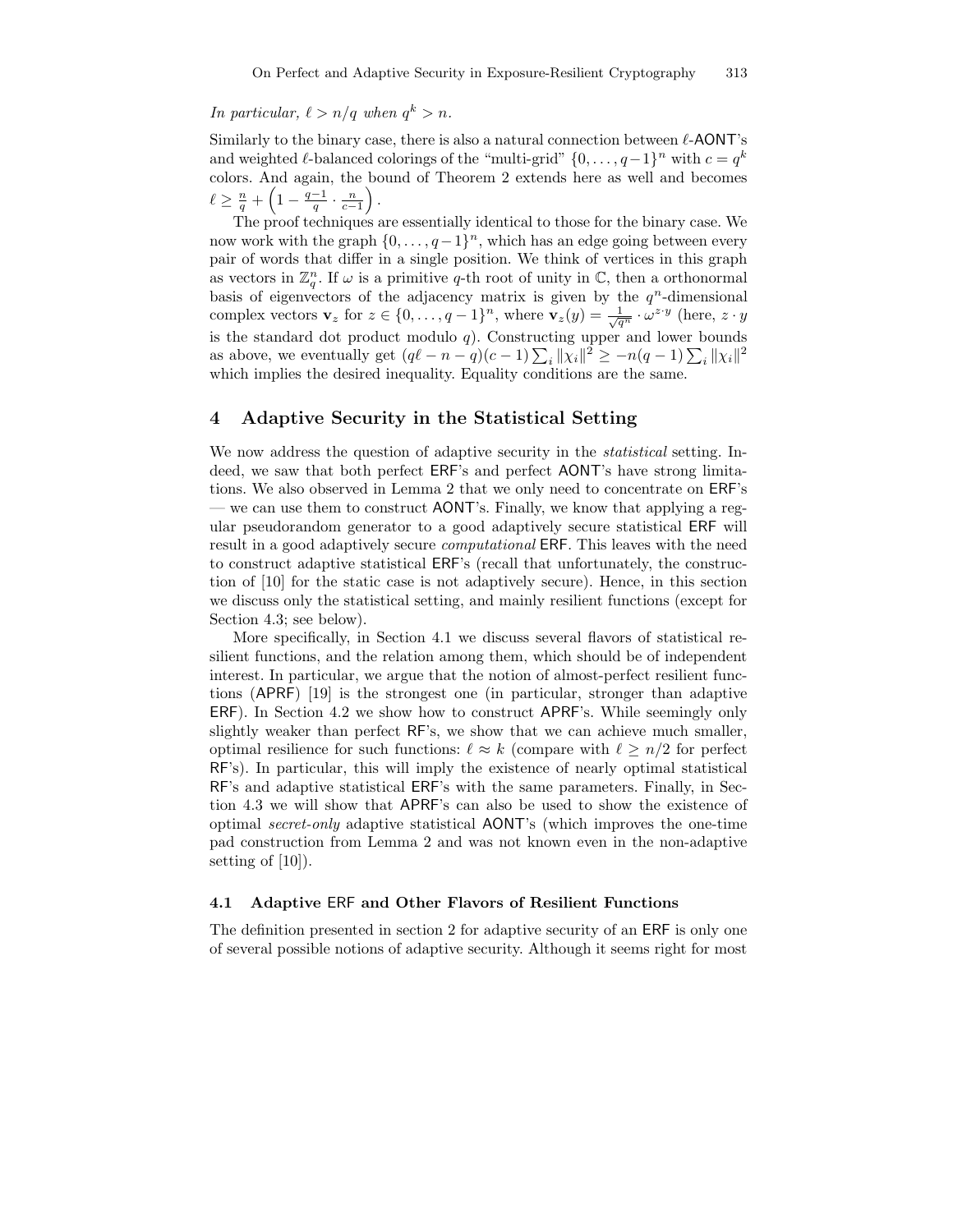applications involving resilience to exposure, one can imagine stronger attacks in which the security of resilient functions (RF), which tolerate even partly fixed inputs, would be desired. In this section we relate these various definitions, and reduce them to the stronger notion of an *almost-resilient* function [19], which are of independent combinatorial interest.

There are several parameters which one naturally wants to vary when considering "adaptive" security of an ERF, which is in its essence an extractor for producing good random bits from a partially compromised input.

- 1. Does the adversary get to see the challenge (output vs. a random string) before deciding how to "compromise" the input?
- 2. Does the adversary get to decide on input positions to "compromise" one at a time or all at once?
- 3. Does the adversary get to fix (rather than learn) some of the positions?

Flavors of Resilient Functions. To address the above questions, we lay out the following definitions. Unless stated otherwise,  $f$  denotes an efficient function  $f: \{0,1\}^n \to \{0,1\}^k, L \in \{\frac{n}{\ell}\}, r$  is chosen uniformly from  $\{0,1\}^n, R$  is chosen uniformly from  $\{0,1\}^k$ . Finally, the adversary A is computationally unbounded, and has to obtain a non-negligible advantage in the corresponding experiment.

- 1. (Weakly) Static ERF: (This is the original notion of [10].)
- $r \in \{0,1\}^n$  is chosen at random. The adversary A specifies L and learns  $w = [r]_{\bar{L}}$ . A is then given the challenge Z which is either  $f(r)$  or R. A must distinguish between these two cases.
- 2. Strongly Static ERF: (In this notion, the challenge is given first).  $r \in \{0,1\}^n$  is chosen at random. The adversary A is then given the challenge Z which is either  $f(r)$  or R. Based on Z, A specifies L, then learns  $w = [r]_{\bar{L}},$ and has to distinguish between  $Z = f(r)$  and  $Z = R$ .
- 3. Weakly Adaptive ERF: (This is a natural notion of adaptivity for ERF.)  $r \in \{0,1\}^n$  is chosen at random. The adversary A learns up to  $(n-\ell)$  bits of r, one at a time, basing each of his choices on what he has seen so far.  $A$  is then given the challenge Z which is either  $f(r)$  or R, and has to distinguish between these two cases.
- 4. (Strongly) Adaptive ERF: (This is the notion defined in Section 2.)  $r \in \{0,1\}^n$  is chosen at random. The adversary A is then given the challenge Z which is either  $f(r)$  or R. Based on Z, A learns up to  $(n - \ell)$  bits of r, one at a time, and has to distinguish between  $Z = f(r)$  and  $Z = R$ .
- 5. Statistical RF: (This is the extension of resilient functions [12, 3] to the statistical model, also defined in Section 2.)

A chooses any set  $L \in \{n\}$  and any  $w \in \{0,1\}^{n-\ell}$ . A requests that  $[r]_{\bar{L}}$  is set to w. The remaining  $\ell$  bits of r in L are set at random. A is then given a challenge Z which is either  $f(r)$  or R, and has to distinguish between these two cases. (Put another way, A loses if for any  $L \in \{n\}$  and any  $w \in \{0,1\}^{n-\ell}$ , the distribution induced by  $f(r)$  when  $[r]_{\bar{L}} = w$  and the other  $\ell$  bits of r chosen at random, is statistically close to the uniform on  $\{0,1\}^k$ .)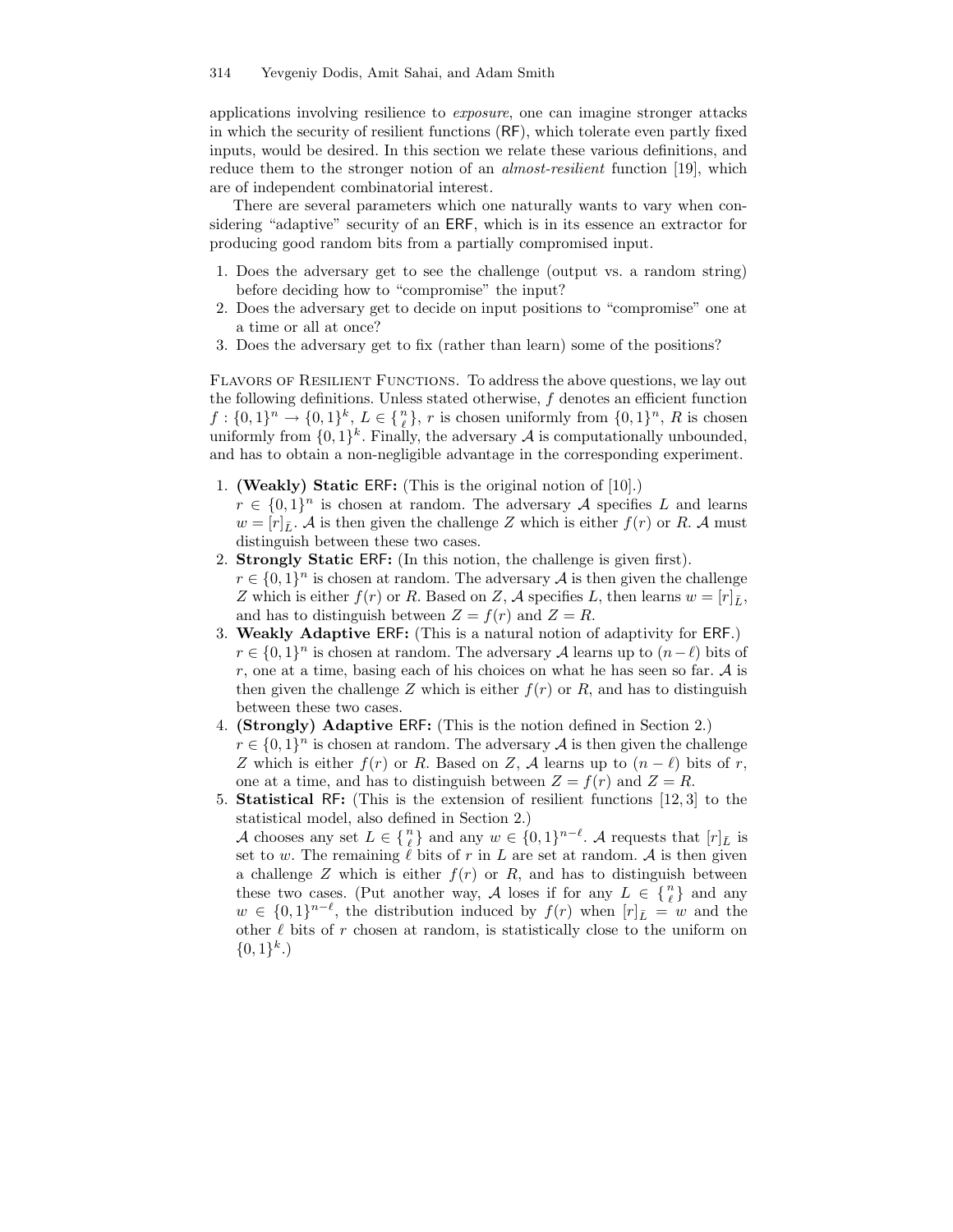#### 6. Almost-Perfect RF (APRF): (This is the notion of [19].)

A chooses any set  $L \in \{n\}$  and any  $w \in \{0,1\}^{n-\ell}$ . A requests that  $[r]_{\bar{L}}$  is set to w. The remaining  $\ell$  bits of r in L are set at random and  $Z = f(r)$ is evaluated. A wins if there exists  $y \in \{0,1\}^k$  such that  $\Pr(Z = y)$  in this experiment does not lie within  $2^{-k}(1 \pm \epsilon)$ , where  $\epsilon$  is negligible.<sup>5</sup>

Note that for each of the first five notions above, we can define the "error parameter"  $\epsilon$  as the advantage of the adversary in the given experiment (for the sixth notion,  $\epsilon$  is already explicit).

Let us begin by discussing the notion we started with  $-$  adaptive ERF. First, it might seem initially like the notion of weakly adaptive ERF is all that we need. Unfortunately, we have seen that to construct adaptive AONT's from ERF's via Lemma 2, we need strong adaptive ERF's. Second, the "algorithmic" adaptive behavior of the adversary is difficult to deal with, so it seems easier to deal with a more combinatorial notion. For example, one might hope that a statistical RF is by itself an adaptive ERF (notice, such RF is clearly a static ERF), and then concentrate on constructing statistical RF's. Unfortunately, this hope is false, as stated in the following lemma.

Lemma 5. There are functions which are statistical RF but not statistical adaptive (or even strongly static!) ERF.

*Proof Sketch.* Let *n* be the input size. Let *f'* be an statistical RF from  $n' = \frac{n}{2}$  bits to  $k' = \frac{n}{6}$  bits such that  $\ell' = \frac{n}{4}$ . Such functions exist, as we prove in Section 4.2.

Define f as follows: on an n-bit input string r, break r into two parts  $r_1$  and  $r_2$  both of length  $\frac{n}{2}$ . Apply  $f'$  to  $r_1$  to get a string s of length  $\frac{n}{6}$ . Now divide s into  $\frac{n}{6(\log n - 1)}$  blocks of size  $\log \frac{n}{2}$ , which can be interpreted as a random subset S from  $\{1,\ldots,\frac{n}{2}\}$  with  $\frac{n}{6(\log n-1)}$  elements. Let  $\bigoplus S$  be the parity of the bits in  $[r_2]_S$ . The output of f is the pair  $\langle s, \bigoplus S \rangle$ . Thus  $k \approx \frac{n}{6}$ .

Now let  $\ell = n - \frac{n}{6(\log n - 1)}$ . Clearly, an adversary who sees the challenge first, can (non-adaptively) read the bits  $[r_2]_S$  and check the parity (giving him advantage at least  $1/2$  over the random string). Thus,  $f$  is not an adaptively secure ERF. On the other hand, an adversary who can fix only  $(n-\ell) \approx n/6 \log(n)$ input bits can still not learn anything about the output of  $f'$  and thus is unlikely to know the value of all the bits in S. Such an adversary will always have negligible advantage. Hence  $f$  is a statistical RF.  $\Box$ 

Since the opposite direction (from adaptive ERF's to statistical RF's) is obviously false as well, we ask if some notion actually can *simultaneously* achieve both adaptive security for ERF, and statistical security for RF. Fortunately, it turns that by satisfying the stronger condition of an almost-perfect resilient function (APRF) [19], one obtains an adaptive ERF. Since APRF's will play such a crucial role in our study, we give a separate, more formal definition.

<sup>5</sup> Note that in [19] the error parameter was measured slightly differently: they define  $\epsilon$  as the maximum absolute deviation. Our convention makes sense in the cryptographic setting since then the adversary's advantage at distinguishing  $f(r)$  from random in any of the above experiments is comparable  $\epsilon$ , as opposed to  $\epsilon 2^k$ .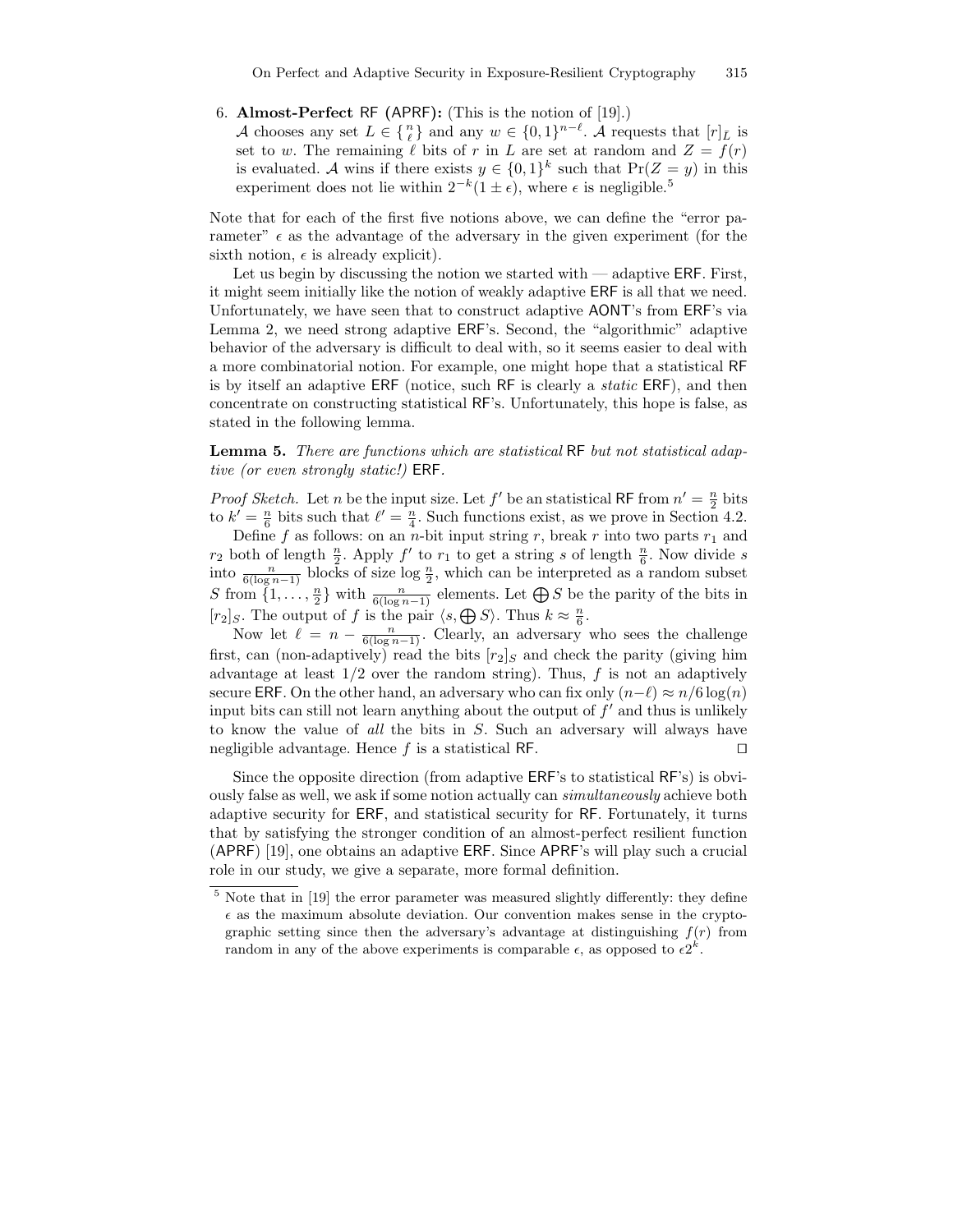**Definition 7.** A polynomial time function  $f : \{0,1\}^n \to \{0,1\}^k$  is  $\ell$ -APRF (almost-perfect resilient function) if for any  $L \in \{n\}$ , for any assignment  $w \in$  ${0,1}^{n-\ell}$  to the positions not in L, for a randomly chosen  $r \in {0,1}^n$  and for some negligible  $\epsilon = negl(n)$ , we have:

$$
Pr(f(r) = y \mid [r]_{\bar{L}} = w) = (1 \pm \epsilon)2^{-k}
$$
\n<sup>(5)</sup>

While it is obvious that any APRF is a statistical RF (by summing over  $2^k$ values of y), the fact that it is also an adaptive ERF is less clear (especially considering Lemma 5), and is shown below.

## **Theorem 4.** If f is an APRF, then f is a statistical adaptive ERF.

*Proof.* By assumption, f is an  $\ell$ -APRF with error  $\epsilon$ : for every set  $L \in \{n\}$  and every assignment  $w$  to the variables not in  $L$ , Equation (5) above holds when r is chosen at random. Now suppose that we have an adaptive adversary  $A$ who, given either  $Z = f(r)$  or  $Z = R$  and (limited) access to r, can distinguish between the two cases with advantage  $\epsilon'$ . We will show that  $\epsilon' \leq \epsilon$ .

At first glance, this may appear trivial: It is tempting to attempt to prove it by conditioning on the adversary's view at the end of the experiment, and concluding that there must be *some* subset  $L$  and appropriate fixing  $w$  which always leads to a good chance of distinguishing. However, this argument fails since the adversary  $A$  may base his choice of  $L$  on the particular challenge he receives, and on the bits he considers.

So we use a more sophisticated argument, although based on a similar intuition. First, we can assume w.l.o.g. that the adversary  $A$  is deterministic, because there is some setting of his random coins conditioned on which he will distinguish with advantage at least  $\epsilon'$ , and so we may as well assume that he always uses those coins.

Following the intuition above, we consider the adversary's view at the end of the experiment, just before he outputs his answer. This view consists of two components: the input challenge Z and the  $(n - \ell)$  observed bits  $w = w_1, \ldots, w_{n-\ell}$ (which equal  $[r]_{\bar{L}}$  for some set L of size at least  $\ell$ ). Significantly, L need not be explicitly part of the view: since  $A$  is deterministic,  $L$  is a function of  $Z$  and  $w$ .

Denote by View<sup>(Z)</sup> the view of A on challenge Z. When  $Z = R$ , it is easy to evaluate the probability that A will get a given view. Since the values  $r \in \{0,1\}^n$ and  $R \in \{0,1\}^k$  are independent, we have

$$
\Pr\left[\mathsf{View}_{\mathcal{A}}^{(R)}=(y,w)\right]=2^{-(n-\ell+k)}
$$

On the other hand, when  $Z = f(r)$ , we have to be careful. If L is the subset corresponding to  $A$ 's choices on view  $(y, w)$ , then we do indeed have:

$$
\Pr\left[\mathsf{View}_{\mathcal{A}}^{(f(r))} = (y,w)\right] = \Pr\left[f(r) = y \wedge [r]_{\bar{L}} = w\right]
$$

This last equality holds even though the choice of  $L$  may depend on  $y$ . Indeed, A is deterministic and so he will always choose the subset L when  $[r]_{\bar{L}} = w$ ,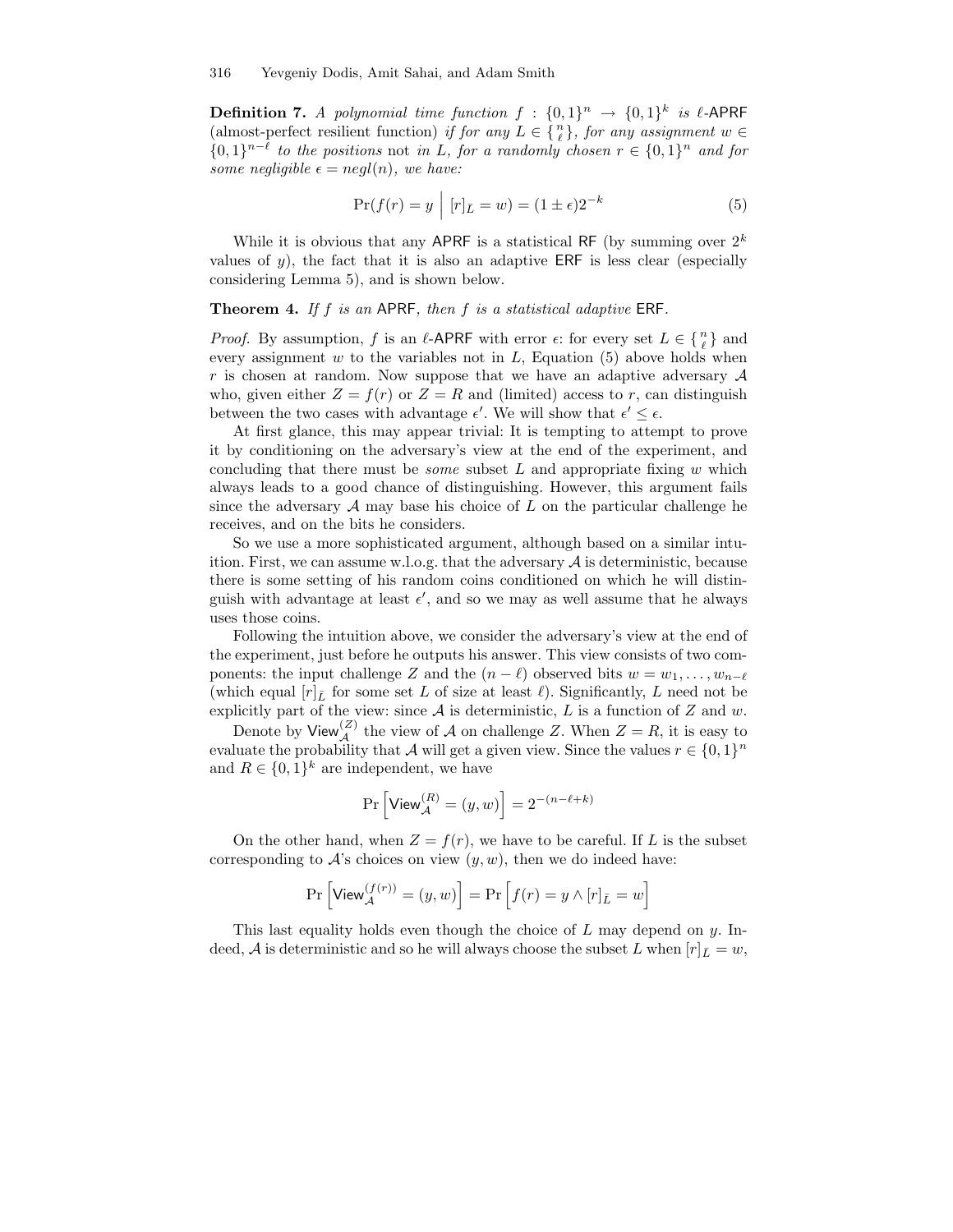regardless of the other values in  $r$ . Thus, we can in some sense remove the adversary from the discussion entirely. Now this last probability can be approximated by conditioning and using Equation (5):

$$
\Pr\left[f(r) = y \land [r]_L = w\right] = \Pr\left[f(r) = y \mid w = [r]_L\right] \Pr\left[w = [r]_L\right]
$$

$$
= (1 \pm \epsilon)2^{-k} \cdot 2^{-(n-\ell)}
$$

$$
= (1 \pm \epsilon)2^{-(n-\ell+k)}
$$

We can now explicitly compute the adversary's probability of success in each of the two experiments we are comparing. Let  $A(y, w) = 1$  if A accepts on view  $(y, w)$  and 0 otherwise. Then:

$$
\epsilon' = \left| \Pr \left[ \mathcal{A}^r(f(r)) = 1 \right] - \Pr \left[ \mathcal{A}^r(R) = 1 \right] \right|
$$
  
= 
$$
\left| \sum_{y,w} \left( \Pr \left[ \text{View}_{\mathcal{A}}^{(f(r))} = (y,w) \right] - \Pr \left[ \text{View}_{\mathcal{A}}^{(R)} = (y,w) \right] \right) \cdot A(y,w) \right|
$$
  

$$
\leq \sum_{y,w} \left| (1 \pm \epsilon) 2^{-(n-\ell+k)} - 2^{-(n-\ell+k)} \right| \leq \epsilon
$$

Thus  $\epsilon' \leq \epsilon$ , and so f is a statistical adaptive ERF.

CLASSIFICATION OF RESILIENT FUNCTIONS. In fact, we can completely relate all the six notions of resilient functions that we introduced:



This diagram is complete: if there is no path from notion  $A$  to notion  $B$ , then there is a function which satisfies  $A$  but not  $B$ . We notice that except for the two proofs above, only one non-trivial proof is needed in order to complete the diagram: the separation between weakly adaptive ERF's and static ERF's (other implications and separations are easy exercises). However, this separation follows from the static construction of Canetti et al. [10], which, as we mentioned, need not yield a weakly adaptive ERF.

We also remark that while the diagram above is useful from a structural point of view, in the next section we show how to build APRF's — the strongest of the above notions — achieving  $l \approx k$ , which is nearly optimal even for *static* ERF's — the weakest of the above notions. Thus, all the above notions are almost the "same" in terms of the optimal parameters they achieve (which are also substantially better than those possible in the perfect setting).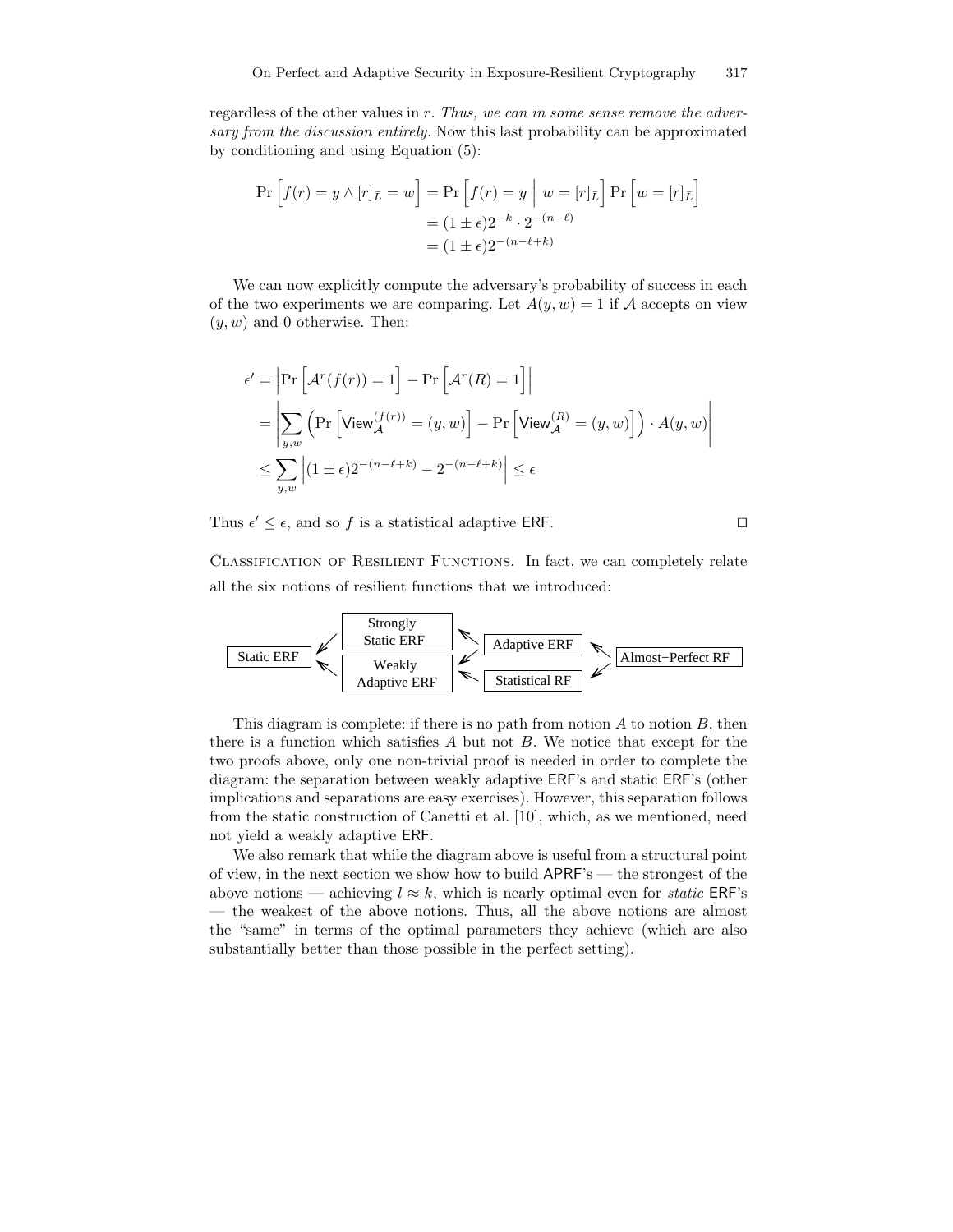#### 4.2 Obtaining Nearly Optimal Almost-Resilient Functions

Given the discussion of the previous section, it is natural to try to construct good APRF's. These were first defined and studied by Kurosawa et al. [19]. Using techniques from coding theory, they construct  $\ell$ -APRF such that  $\ell \geq$  $\frac{n+k}{2}+2\log\left(\frac{1}{\epsilon}\right)$ . Although this beats the lower bound on perfect ERF of [15, 4], it is very far from the trivial lower bound  $\ell \geq k$ , especially when  $k = o(n)$ . Thus, it is natural to ask whether this is a fundamental limitation on APRF's, or whether indeed one can approach this simplistic lower bound.

As a first step, we can show that if  $f$  is picked at random from all the functions from  $\{0,1\}^n$  to  $\{0,1\}^k$ , it is very likely to be a good APRF (we omit the proof since we subsume it later). However, this result is of little practical value: storing such a function requires  $k \cdot 2^n$  bits. Instead, we replace the random function with a function from a  $t$ -wise independent hash family [11] for  $t$  roughly on the order of n. Functions in some such families (e.g., the set of all degree  $t-1$ polynomials over the field  $GF(2<sup>n</sup>)$  require as little as tn bits of storage, and are easy to evaluate.

Using tail-bounds for  $t$ -wise independent random variables, one can show that with very high probability we will obtain a good APRF:

**Theorem 5.** Fix any n,  $\ell$  and  $\epsilon$ . Let  $\mathcal F$  be a family of t-wise independent functions from n bits to k bits, where  $t = n/\log n$  and

$$
k = \ell - 2\log\left(\frac{1}{\epsilon}\right) - O(\log n)
$$

Then with probability at least  $(1 - 2^{-n})$  a random function f sampled from  $\mathcal F$ will be an  $\ell$ -APRF (and hence adaptive  $\ell$ -ERF and statistical  $\ell$ -RF) with error  $\epsilon$ .

**Corollary 1.** For any  $\ell = \omega(\log n)$ , there exists an efficient statistical adaptive  $\ell$ -ERF  $f : \{0, 1\}^n \to \{0, 1\}^k$  with  $k = \ell - o(\ell)$ .

The proof of Theorem 5 uses the following lemma, which is used (implicitly) in the constructions of deterministic extractors of [27]. Recall that a distribution X over  $\{0,1\}^n$  has min-entropy m, if for all x,  $Pr(X = x) \le 2^{-m}$ .

**Lemma 6.** Let F be a family of t-wise independent functions (for even  $t \geq 8$ ) from n to k bits, let X be a distribution over  $\{0,1\}^n$  of min-entropy m, and let  $y \in \{0,1\}^k$ . Assume for some  $\alpha > 0$ 

$$
k \le m - \left(2\log\frac{1}{\epsilon} + \log t + 2\alpha\right). \tag{6}
$$

Let f be chosen at random from  $\mathcal F$  and x be chosen according to X. Then

$$
\Pr_{f \in \mathcal{F}} \left( \left| \Pr_x(f(x) = y) - \frac{1}{2^k} \right| \ge \epsilon \cdot \frac{1}{2^k} \right) \le 2^{-\alpha t} \tag{7}
$$

 $6$  This result *looks* (but is not) different from the one stated in [19] since we measure  $\epsilon$  differently.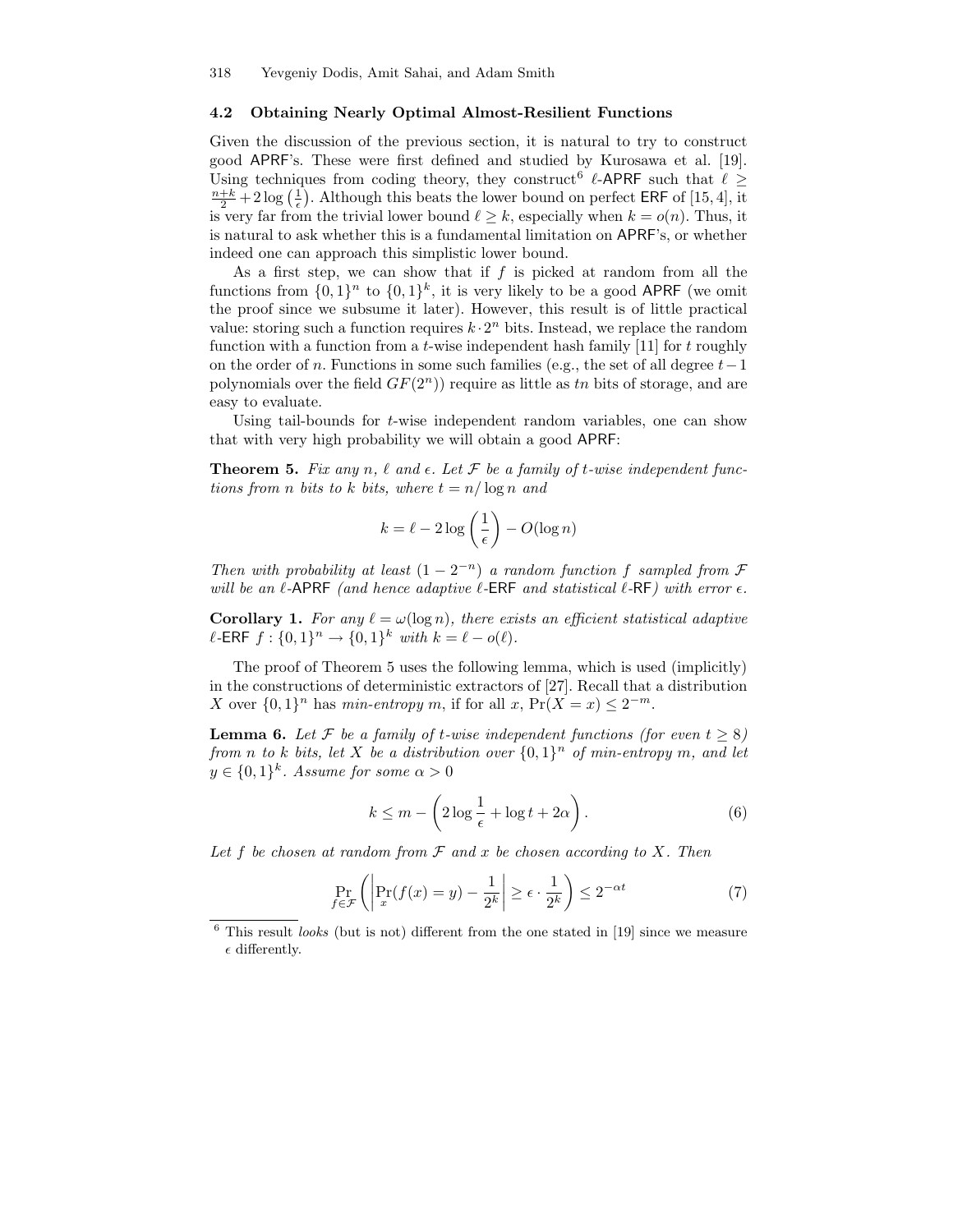In other words, for any  $y \in \{0,1\}^k$ , if f is chosen from  $\mathcal F$  then with overwhelming probability we have that the probability that  $f(X) = y$  is  $\frac{1}{2^k}(1 \pm \epsilon)$ .

Theorem 5 follows trivially from this lemma. Indeed, set  $\alpha = 3 \log n$ ,  $t =$  $n/\log n$ . Notice that for any  $L \in \{n\}$  and any setting w of bits not in L, the random variable  $X = \langle r | [r]_{\bar{L}} = w \rangle$  has min-entropy  $m = \ell$ . Then k given in Theorem 5 indeed satisfies Equation (6). Now we apply Lemma 6 and take the union bound in Equation (7) over all possible fixings of some  $(n - \ell)$  input bits, and over all  $y \in \{0,1\}^n$ . Overall, there are at most  $\binom{n}{\ell} 2^{n-\ell} 2^k \leq 2^{2n}$  terms in the union bound, and each is less than  $2^{-\alpha t} = 2^{-3n}$ , finishing the proof of Theorem 5.

For completeness, we give a simple proof of Lemma 6. We will make use of the following "tail inequality" for sums of t-wise independent random variables proven by Bellare and Rompel [2]. There they estimate  $Pr[|Y - Exp[Y]| > A]$ , where Y is a sum of  $t$ -wise independent variables. We will only be interested in  $A = \epsilon \cdot \text{Exp}[Y]$ , where  $\epsilon \leq 1$ . In this case, tracing the proof of Lemma 2.3 (and Lemma A.5 that is used to prove it) of [2], we get the following:

**Theorem 6** ([2]). Let t be an even integer, and assume  $Y_1, \ldots, Y_N$  are t-wise independent random variables in the interval [0,1]. Let  $Y = Y_1 + \ldots + Y_N$ ,  $\mu = \text{Exp}[Y]$  and  $\epsilon < 1$ . Then

$$
\Pr(|Y - \mu| \ge \epsilon \mu) \le C_t \cdot \left(\frac{t}{\epsilon^2 \mu}\right)^{t/2} \tag{8}
$$

where the constant  $C_t < 3$  and in fact  $C_t < 1$  for  $t \geq 8$ .

Now we can prove Lemma 6:

*Proof.* Let  $p_x$  denote the probability that  $X = x$ , and let q denote the random variable (only over the choice of  $f$ ) which equals to the probability (over the choice of x given f) that  $f(x) = y$ , i.e.

$$
q = \sum_{x \in \{0,1\}^n} p_x \cdot I_{\{f(x) = y\}}
$$

where  $I_{\{f(x)=y\}}$  is an indicator variable which is 1 if  $f(x) = y$  and 0 otherwise. Since for any x the value of  $f(x)$  is uniform over  $\{0,1\}^k$ , we get that  $\text{Exp}_f[I_{\{f(x)=y\}}] = 2^{-k}$ , and thus  $\text{Exp}_f[q] = 2^{-k}$ . Notice also that the variables  $I_{\{f(x)=y\}}$  are t-wise independent, since f is chosen at random from a family of  $t$ -wise independent functions. And finally notice that since  $X$  has min-entropy m, we have that all  $p_x \leq 2^{-m}$ .

Thus, if we let  $Q_x = 2^m \cdot p_x \cdot I_{\{f(x)=y\}}$ , and  $Q = \sum_{x \in \{0,1\}^n} Q_x = 2^m q$ , we get that the variables  $Q_x$  are t-wise independent, all reside in the interval [0, 1], and  $\text{Exp}[Q] = 2^m \text{Exp}[q] = 2^{m-k}$ . Now we can apply the tail inequality given in Theorem 6 and obtain: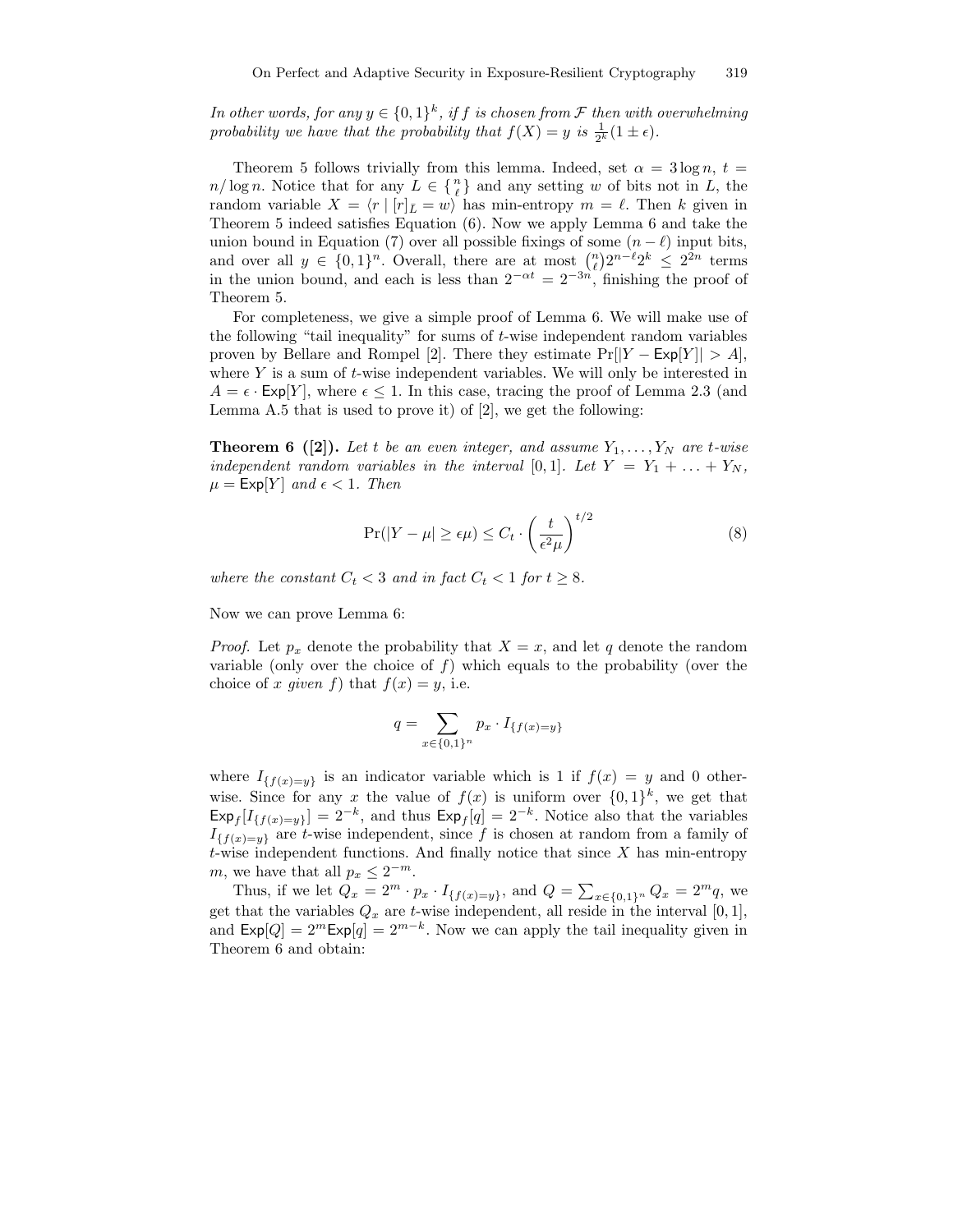$$
\Pr_f\left[\left|q - \frac{1}{2^k}\right| \ge \epsilon \cdot \frac{1}{2^k}\right] = \Pr_f\left[\left|Q - 2^{m-k}\right| \ge \epsilon \cdot 2^{m-k}\right]
$$
\n
$$
\le \left(\frac{t}{\epsilon^2 \cdot 2^{m-k}}\right)^{t/2} = \left(\frac{1}{2^{m-k-2\log\frac{1}{\epsilon} - \log t}}\right)^{t/2}
$$
\n
$$
\le 2^{-\alpha t}
$$

where the last inequality follows from Equation  $(6)$ .

#### 4.3 Adaptively Secure AONT

We already remarked that that the construction of optimal adaptive statistical ERF's implies the construction of adaptive computational ERF's. Combined with Lemma 2, we get optimal constructions of AONT's as well. We notice also that the public part of these AONT construction is  $k$ . In the statistical setting, where we achieved optimal  $\ell = k+o(k)$ , we could then combine the public and the secret part of the AONT to obtain a *secret-only* adaptive AONT with  $\ell = 2k + o(k)$ . One may wonder if there exist statistical secret-only AONT's with  $\ell = k + o(k)$ , which would be optimal as well. Using our construction of almost-perfect resilient functions, we give an affirmative answer to this question. Our construction is not efficient, but the existential result is interesting because it was not known even in the static setting.

Lemma 7. Ignoring the issue of efficiency, there exist adaptive statistical secretonly  $\ell$ -AONT  $T : \{0, 1\}^k \to \{0, 1\}^n$  with  $\ell = k + o(k)$ .

Proof. Recall, Lemma 1 used an inverse of a perfect RF (or ERF, which is the same) to construct perfect secret-only AONT. We now show that the same construction can be made to work in the statistical setting provided we use APRF rather than weaker statistical RF. In particular, let  $f: \{0,1\}^n \to \{0,1\}^k$  be an  $\ell$ -APRF. We know that we can achieve  $\ell = k + o(k)$ . We define  $T(x)$  to be a random  $r \in \{0,1\}^n$  such that  $f(r) = x$ . (This is well-defined since APRF's are surjective.)

Now take any distingusher A, any  $x \in \{0,1\}^k$  and any possible view of A having oracle access to  $T(x) = r$ . Since we can assume that A is deterministic, this view can be specified by the  $(n-\ell)$  values w that A read from r (in particular, the subset  $L$  is also determined from  $w$ ). Now, we use Bayes law to estimate  $Pr(\text{View}_{\mathcal{A}}^{(T(x))} = w)$ . Notice, since  $r = T(x)$  is a random preimage of x, we could assume that r was chosen at random from  $\{0,1\}^n$ , and use conditioning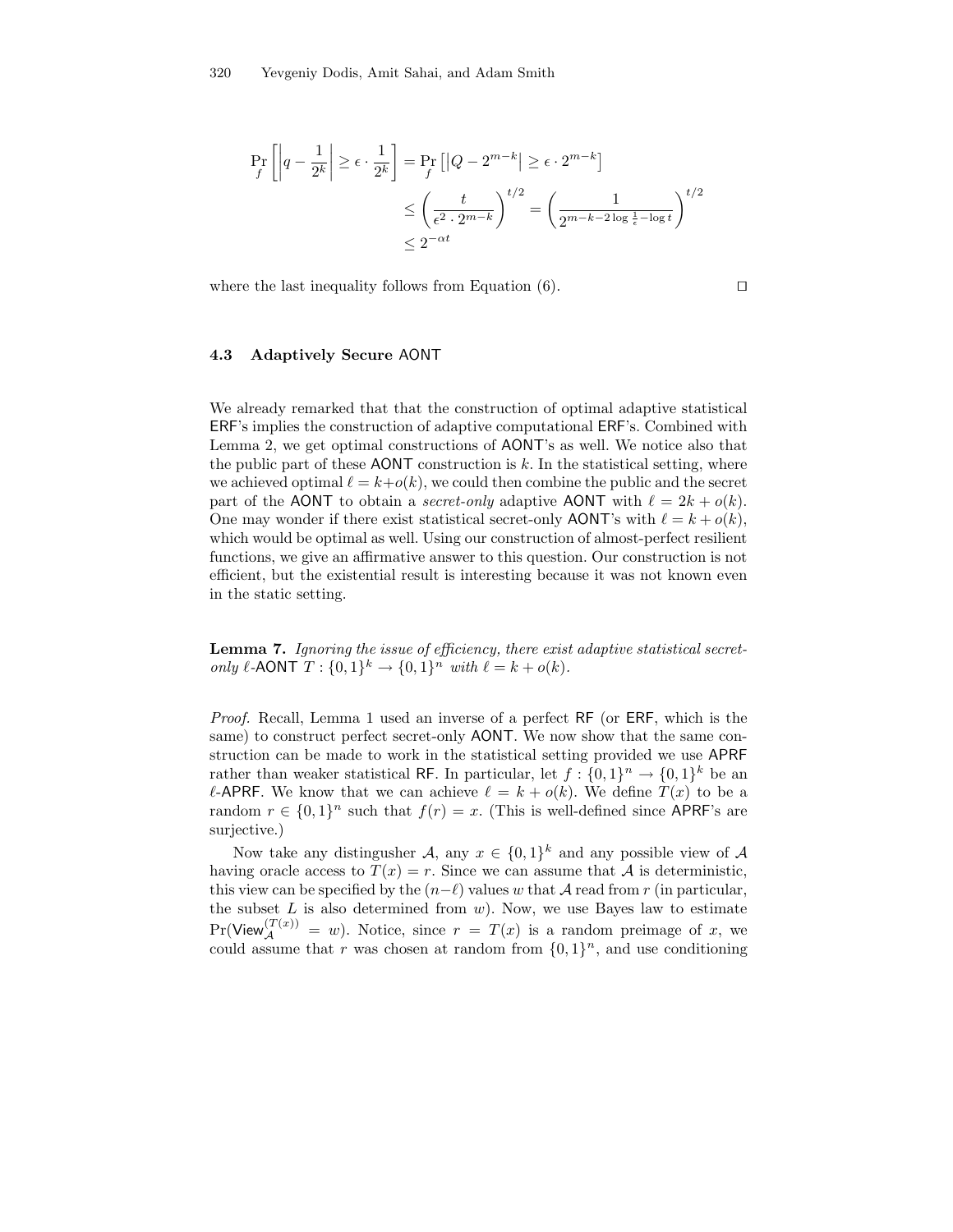on  $f(r) = x$ . This gives us:

$$
\Pr(\text{View}_{\mathcal{A}}^{(T(x))} = w) = \Pr(\text{View}_{\mathcal{A}}^{(r)} = w \mid f(r) = x) = \Pr([r]_{\bar{L}} = w \mid f(r) = x)
$$

$$
= \frac{\Pr(f(r) = x \mid [r]_{\bar{L}} = w) \cdot \Pr([r]_{\bar{L}} = w)}{\Pr(f(r) = x)}
$$

$$
= \frac{(1 \pm \epsilon) \cdot 2^{-k} \cdot 2^{\ell - n}}{(1 \pm \epsilon) \cdot 2^{-k}} = (1 \pm 2\epsilon) \cdot 2^{\ell - n}
$$

Notice that this bound is independent on A, x and w. Hence, for any  $x_0, x_1$ and any adversary A, View $\mathcal{A}^{(T(x_0))}$  and View $\mathcal{A}^{(T(x_1))}$  are within statistical distance 4 $\epsilon$  from each other, implying that T is an adaptive statistical AONT.  $\square$ 

# Acknowledgments

It is our pleasure to thank Dan Spielman for help in simplifying the proof of Theorem 2, and Salil Vadhan for extremely helpful discussions and for showing us an early version of [27].

# References

- 1. M. Bellare and A. Boldyreva. The Security of Chaffing and Winnowing. In Proc. of Asiacrypt, 2000.
- 2. M. Bellare, J. Rompel. Randomness-Efficient Oblivious Sampling. In Proc. of 35th FOCS, pp. 276–287, 1994.
- 3. C. Benett, G. Brassard, J. Robert. Privacy Amplification by public discussion. In SIAM J. on Computing, pp. 17(2):210–229, 1988.
- 4. J. Bierbrauer, K. Gopalakrishnan, D. Stinson. Orthogonal Arrays, resilient functions, error-correcting codes and linear programming bounds. In SIAM J. of Discrete Math, 9:424–452, 1996.
- 5. J. Bierbrauer, H. Schellwat. Almost Independent and Weakly Biased Arrys: Efficient Constructions and Cryptologic Applications. In Proc. of CRYPTO, pp. 531–543, 2000.
- 6. G. R. Blakley and C. Meadows. Security of Ramp Schemes. In Proc. of CRYPTO, pp. 242–268, 1984.
- 7. M. Blaze. High Bandwidth Encryption with low-bandwidth smartcards. In Fast Software Encryption, pp. 33–40, 1996.
- 8. C. Blundo, A. De Santis, U. Vaccaro. Efficient Sharing of Many Secrets. In Proc. of STACS, LNCS 665, pp. 692-703, 1993.
- 9. V. Boyko. On the Security Properties of the OAEP as an All-or-Nothing Transform. In Proc. of Crypto, pp. 503–518, 1999.
- 10. R. Canetti, Y. Dodis, S. Halevi, E. Kushilevitz and A. Sahai. Exposure-Resilient Functions and All-Or-Nothing Transforms. In Proc. of EuroCrypt, 2000.
- 11. L. Carter and M. Wegman. Universal classes of hash functions. JCSS, vol. 18, pp. 143–154, 1979.